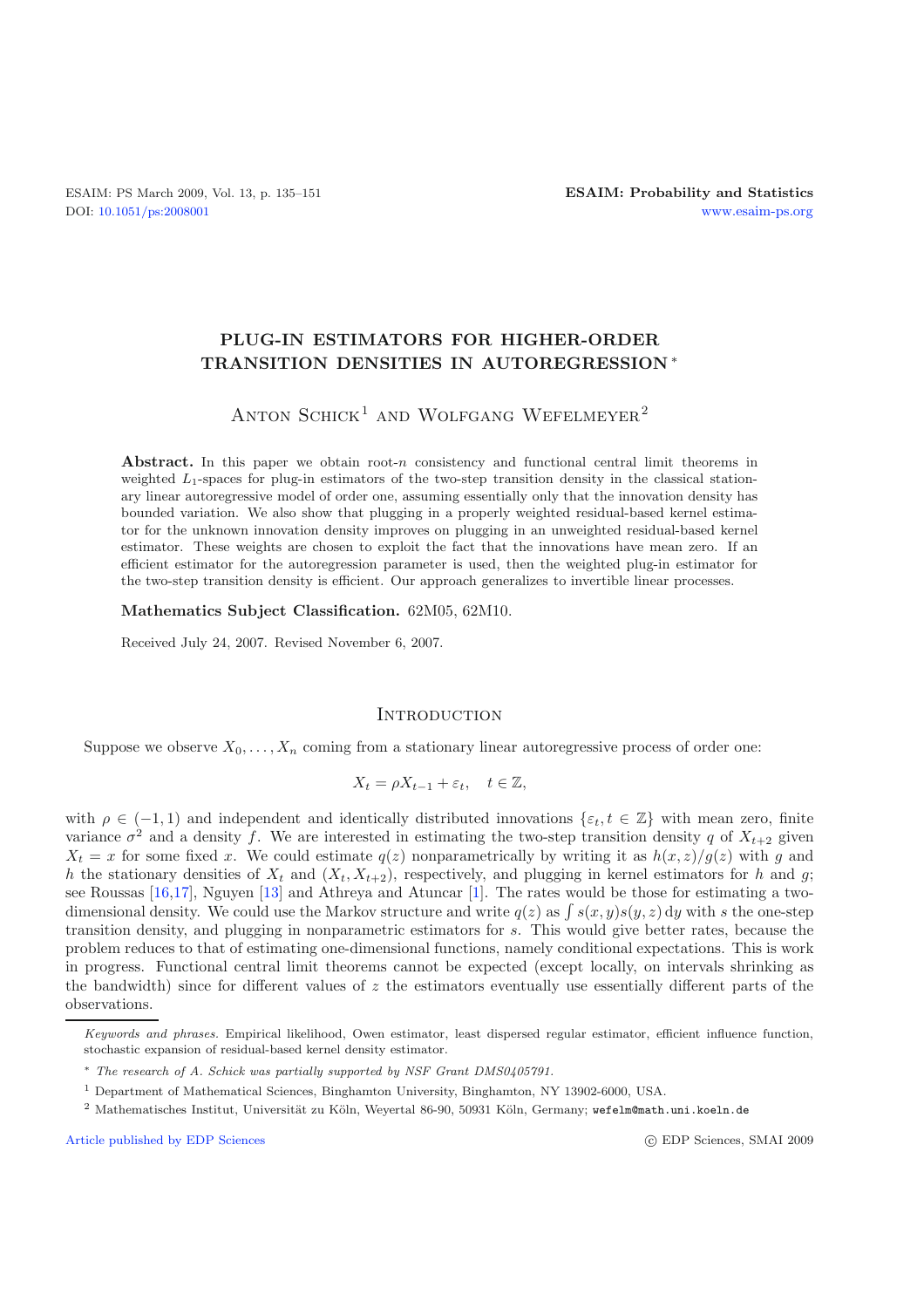Using the autoregressive structure, we can express the two-step transition density given  $x$  as

$$
q(z) = \int f(z - \rho y - \rho^2 x) f(y) \, dy, \quad z \in \mathbb{R}.
$$

This is a smooth functional of f and  $\rho$ , and we shall show that plugging in appropriate estimators for f and  $\rho$ leads to a root-n consistent estimator of q. We must of course exclude the degenerate case  $\rho = 0$ .

First we discuss limitations and possible extensions of our approach. For the *one*-step transition density  $f(\cdot - \rho x)$  of  $X_{t+1}$  given  $X_t = x$ , the rate of the estimator  $\hat{f}(\cdot - \hat{\rho} x)$  equals the rate of  $\hat{f}$ , and we do not have root-n consistency. Our results generalize however to estimation of m-step transition densities of  $X_{t+m}$  given  $X_t = x$ , which can be expressed as

$$
\int \cdots \int f(\cdot - \rho y_{m-1} - \cdots - \rho^{m-1} y_1 - \rho^m x) f(y_1) \ldots f(y_{m-1}) dy_1 \ldots dy_{m-1}.
$$

Our results also generalize to higher-order autoregression. To keep the paper readable, we consider only the simplest case.

Root-n consistent estimation of q is possible because q can be written as a convolution. This idea has already been used for other estimation problems in time series. Saavedra and Cao [\[18\]](#page-15-4) obtain pointwise rootn consistency of a plug-in estimator for the stationary density p of a *moving-average* process of order one,  $X_t = \rho \varepsilon_{t-1} + \varepsilon_t$ , which can be expressed as  $p(y) = \int f(y - \rho x) f(x) dx$ . Schick and Wefelmeyer [\[20\]](#page-16-0) prove that versions of this estimator are asymptotically normal and efficient. Schick and Wefelmeyer [22] show that such versions of this estimator are asymptotically normal and efficient. Schick and Wefelmeyer [\[22\]](#page-16-1) show that such estimators obey functional central limit theorems in  $L_1$  and  $C_0$ ; they also consider higher-order moving average processes. – Estimating q is similar to estimating the *stationary* density p of  $X_t$ , which can be expressed as  $p(y) = \int f(y - \rho x)p(x) dx$ . Root-n consistent estimators for the stationary density of general invertible linear<br>processes are derived Schick and Wefelmover [24.26] processes are derived Schick and Wefelmeyer [\[24](#page-16-2)[,26\]](#page-16-3).

Similar results exist for *i.i.d.* observations  $X_1, \ldots, X_n$  and functionals *not* involving unknown parameters like  $\rho$ . Frees [\[4\]](#page-15-5) shows that his local U-statistic estimators for densities of certain functions  $q(X_1,...,X_m)$  with  $m \geq 2$  are pointwise root-n consistent. Saavedra and Cao [\[19\]](#page-16-4) consider the special case  $X_1 + aX_2$  with a known. Schick and Wefelmeyer [\[21](#page-16-5)[,25\]](#page-16-6) obtain functional central limit theorems for plug-in estimators of densities of  $u_1(X_1) + \cdots + u_m(X_m)$  and  $X_1 + X_2$  in  $L_1$  and  $C_0$ . Giné and Mason [\[5](#page-15-6)[,6\]](#page-15-7) prove functional central limit theorems and laws of the iterated logarithm in  $L_p$ ,  $1 \leq p \leq \infty$ , for local U-statistic estimators of densities of functions  $q(X_1,...,X_m)$ , under minimal conditions, and uniformly in the bandwidth.

To describe our plug-in estimator, let  $\hat{\rho}$  denote the *least squares estimator* 

$$
\hat{\rho} = \frac{\sum_{j=1}^{n} X_{j-1} X_j}{\sum_{j=1}^{n} X_{j-1}^2}.
$$

Note that  $\hat{\rho}$  has the martingale approximation

$$
\hat{\rho} - \rho = \frac{\sum_{j=1}^{n} X_{j-1} \varepsilon_j}{\sum_{j=1}^{n} X_{j-1}^2} = \frac{1}{E[X_0^2]} \frac{1}{n} \sum_{j=1}^{n} X_{j-1} \varepsilon_j + o_p(n^{-1/2})
$$

and  $E[X_0^2] = \sigma^2/(1 - \rho^2)$ . In particular,  $\hat{\rho}$  is asymptotically normal with variance  $1 - \rho^2$ . We mimic the innovation  $\varepsilon$ , by the residual innovation  $\varepsilon_j$  by the residual

$$
\hat{\varepsilon}_j = X_j - \hat{\rho} X_{j-1}, \quad j = 1, \dots, n.
$$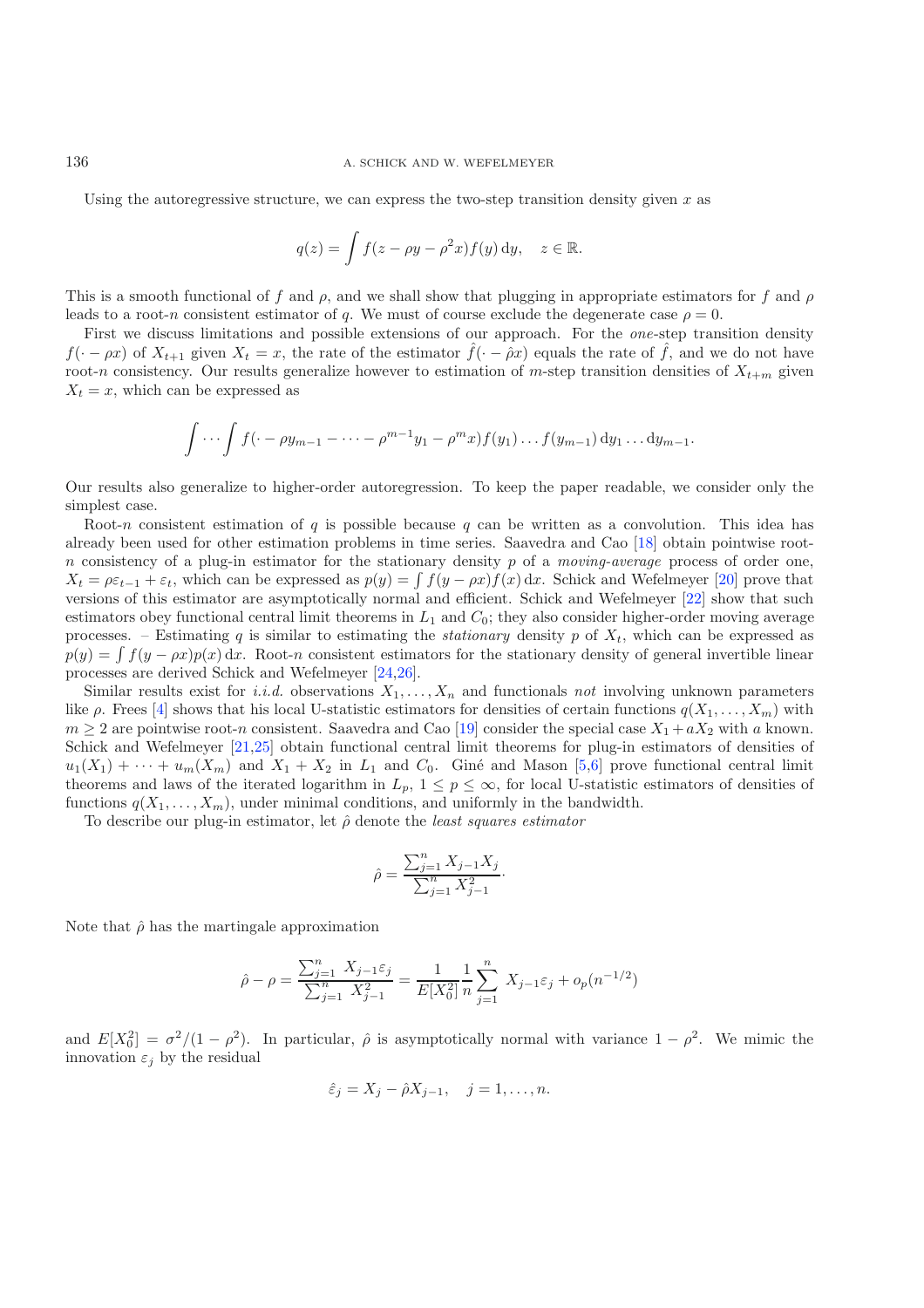We can then estimate the innovation density  $f$  by the kernel estimator based on these residuals,

$$
\hat{f}(y) = \frac{1}{n} \sum_{j=1}^{n} k_b(y - \hat{\varepsilon}_j), \quad y \in \mathbb{R},
$$

where  $k_b(y) = k(y/b)/b$  for some density k and some bandwidth  $b = b_n$ . Substituting these estimators for f and  $\rho$  in the expression for q yields the following plug-in estimator of q:

$$
\hat{q}(z) = \int \hat{f}(z - \hat{\rho}y - \hat{\rho}^2x)\hat{f}(y) \,dy, \quad z \in \mathbb{R}.
$$

In place of the kernel estimator  $\hat{f}$  we can use a *weighted* kernel estimator

$$
\hat{f}_w(y) = \frac{1}{n} \sum_{j=1}^n w_j k_b(y - \hat{\varepsilon}_j), \quad y \in \mathbb{R}.
$$

This results in the plug-in estimator

$$
\hat{q}_w(z) = \int \hat{f}_w(z - \hat{\rho}y - \hat{\rho}^2x) \hat{f}_w(y) \, dy, \quad z \in \mathbb{R}.
$$

Since the innovations have mean zero, we choose weights for which the weighted empirical distribution of the residuals has mean zero. Motivated by Owen [\[14](#page-15-8)[,15](#page-15-9)], we take weights of the form

$$
w_j = \frac{1}{1 + \hat{\lambda}\hat{\varepsilon}_j},\tag{0.1}
$$

where  $\hat{\lambda}$  is chosen such that the weights  $w_1, \ldots, w_n$  are positive and  $\sum_{j=1}^n w_j \hat{\varepsilon}_j = 0$ . This is possible on the event  $\{\min_{1\leq j\leq n}\hat{\varepsilon}_j < 0 < \max_{1\leq j\leq n}\hat{\varepsilon}_j\}$ , which has probability tending to one; otherwise we set  $\hat{\lambda} = 0$ .

We shall show that the estimators  $\hat{q}$  and  $\hat{q}_w$  are root-n consistent in the  $L_1$ -norm and obey functional central limit theorems in  $L_1$  with the weighted estimator resulting in a smaller asymptotic variance structure. To describe these results let us define functions  $\chi_0$ ,  $\chi_1$  and  $\chi_2$  by

$$
\chi_0(z) = \int f(z - \rho y) f(y) dy,
$$
  
\n
$$
\chi_1(z) = \int f(z - \rho y) y f(y) dy,
$$
  
\n
$$
\chi_2(z) = \int (z - \rho y) f(z - \rho y) f(y) dy, \quad z \in \mathbb{R}.
$$

We shall require that  $f$  is of bounded variation. Then the first two of these functions will be shown to be absolutely continuous with integrable a.e. derivatives  $\chi'_0$  and  $\chi'_1$ . Now set  $\chi = \chi_1 + \chi_2$  and

$$
\dot{q}(z) = -2\rho x \chi_0'(z) - \chi_1'(z), \quad z \in \mathbb{R}.
$$

In the following, let  $\varepsilon$  and X be distributed as  $\varepsilon_t$  and  $X_t$ . Let  $f_\rho$  denote the density of  $\rho \varepsilon$ , *i.e.*  $f_\rho(y) = f(y/\rho)/|\rho|$ . Define functions  $\psi$  and  $\psi_*$  by

$$
\psi(y, z) = f_{\rho}(z - y) + f(z - \rho y)
$$
 and  $\psi_*(y, z) = \psi(y, z) - \sigma^{-2} y \chi(z)$ ,  $y, z \in \mathbb{R}$ .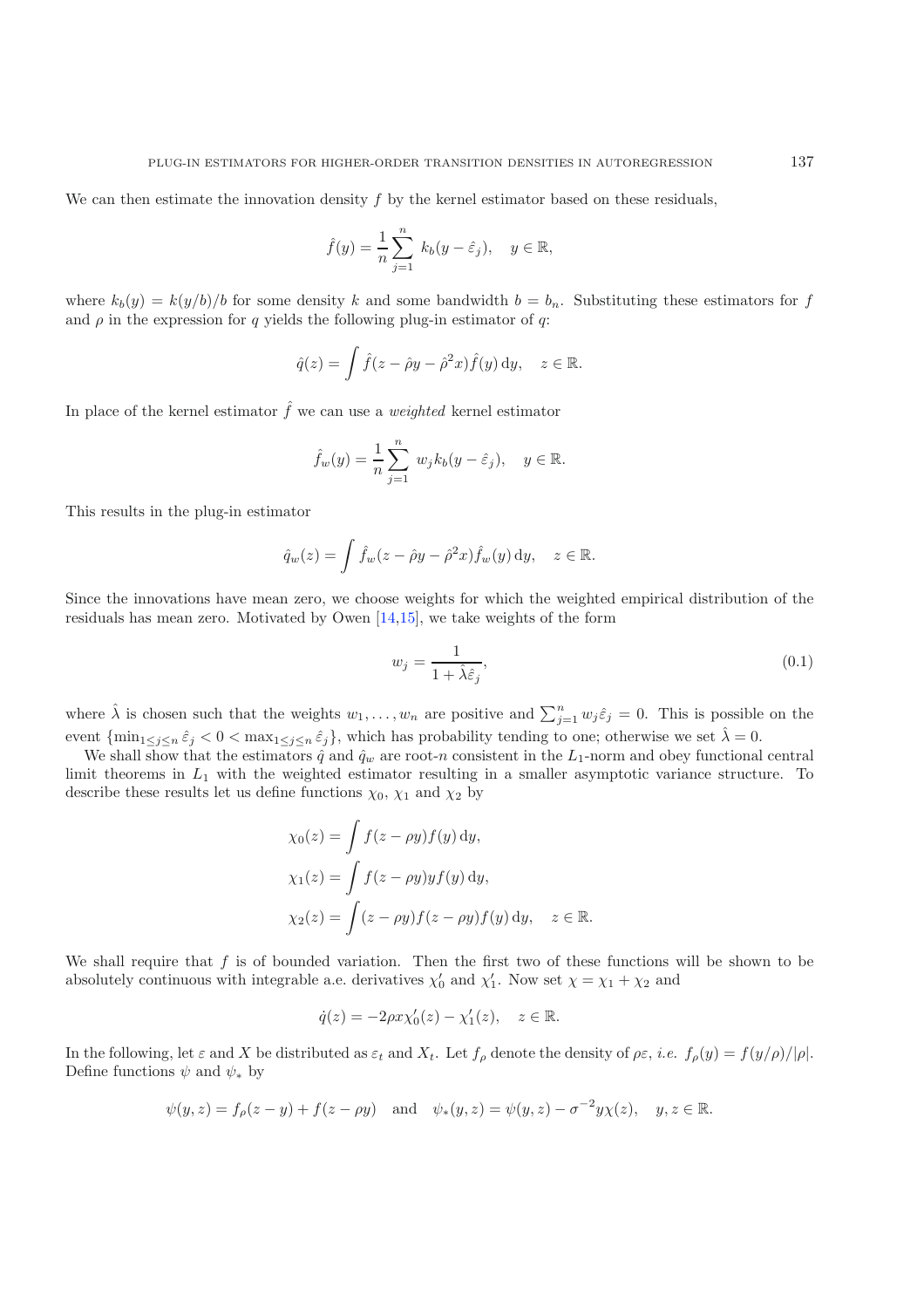These can be used to define processes

$$
\Psi(z) = \frac{1}{n} \sum_{j=1}^{n} (\psi(\varepsilon_j, z) - E[\psi(\varepsilon, z)]), \quad z \in \mathbb{R},
$$
  

$$
\Psi_*(z) = \frac{1}{n} \sum_{j=1}^{n} (\psi_*(\varepsilon_j, z) - E[\psi_*(\varepsilon, z)]), \quad z \in \mathbb{R}.
$$

<span id="page-3-1"></span>Finally, for  $t \in \mathbb{R}$ , introduce the shift operator  $S_t$  which assigns to an integrable function h the shifted version  $S<sub>t</sub>h$  defined by  $S<sub>t</sub>h(z) = h(z - t)$ .

**Theorem 1.** Let  $\rho \neq 0$ *. Suppose* f has bounded variation and a finite moment of order greater than 16/7*.* Let k *be the standard normal density and*  $b \sim (n \log n)^{-1/4}$ . Then

$$
\|\hat{q} - q - S_{\rho^2 x} \Psi - (\hat{\rho} - \rho) S_{\rho^2 x} \hat{q}\|_1 = o_p(n^{-1/2}),
$$
  

$$
\|\hat{q}_w - q - S_{\rho^2 x} \Psi_* - (\hat{\rho} - \rho) S_{\rho^2 x} \hat{q}\|_1 = o_p(n^{-1/2}).
$$

*Moreover,*  $n^{1/2}(\hat{q}-q)$  *converges in distribution in*  $L_1$  *to*  $S_{\rho^2 x}(\mathbb{G}_* + \sigma^{-1}Z_1\chi + \sqrt{1-\rho^2}Z_2\dot{q})$ *, while*  $n^{1/2}(\hat{q}_w-q)$ *converges in distribution in*  $L_1$  *to*  $S_{\rho^2 x}(\mathbb{G}_* + \sqrt{1-\rho^2}Z_2\dot{q})$ *, where*  $Z_1$  *and*  $Z_2$  *are independent standard normal random variables independent of the centered* <sup>L</sup><sup>1</sup>*-valued Gaussian process* <sup>G</sup><sup>∗</sup> *that has the same covariance structure as*  $\psi_*(\varepsilon, \cdot)$ *.* 

The rest of the paper is organized as follows. In Section [1](#page-3-0) we describe our main result, a version of Theorem [1](#page-3-1) for certain weighted  $L_1$  $L_1$ -norms. Theorem 1 then follows by taking the weight function to be constant. Section [2](#page-6-0) gives conditions under which  $\hat{q}_w$  is efficient for all finite-dimensional marginals if an efficient estimator  $\hat{\rho}$  is used. Section [3](#page-7-0) derives stochastic approximations for the residual-based density estimators  $\hat{f}$  and  $\hat{f}_w$  used for plug-in. The proof of the stochastic approximations [\(1.6\)](#page-4-0) and [\(1.7\)](#page-4-0) for  $\hat{q}$  and  $\hat{q}_w$  is in Section [4.](#page-13-0)

### 1. A version of Theorem [1](#page-3-1) in weighted *L*1-spaces

<span id="page-3-0"></span>Let V be a positive measurable function. The V-norm of a measurable function  $h$  is defined by

$$
||h||_V = \int V(x)|h(x)| \,\mathrm{d}x.
$$

This is the usual  $L_1$ -norm if  $V = 1$ . Let  $L_V$  denote the space of all (equivalence classes of) measurable functions with finite V-norm. In other words,  $L_V$  is simply the  $L_1$ -space for the measure that has density V with respect to the Lebesgue measure. Throughout we always impose the following assumptions on the function  $V$ .

<span id="page-3-2"></span>**Assumption 1.** The function V is continuous at 0 with  $V(0) = 1$  and satisfies

<span id="page-3-3"></span>
$$
V(s+t) \leq V(s)V(t), \quad s, t \in \mathbb{R}, \tag{1.1}
$$

$$
V(st) \le V(t), \qquad |s| \le 1, \ t \in \mathbb{R}.
$$
\n
$$
(1.2)
$$

Examples of such functions are  $V(y) = (1+|y|)^r$  and  $V(y) = \exp(r|y|)$  for non-negative r. The class of functions satisfying Assumption [1](#page-3-2) is closed under multiplication and under taking positive powers. Consequently, the following functions  $V_*$  and  $W_\alpha$  share Assumption [1](#page-3-2) with  $V$ ,

$$
V_*(y) = (1+|y|)V(y)
$$
 and  $W_{\alpha}(y) = (1+|y|)^{\alpha}V^2(y), y \in \mathbb{R},$ 

with  $\alpha \geq 0$ .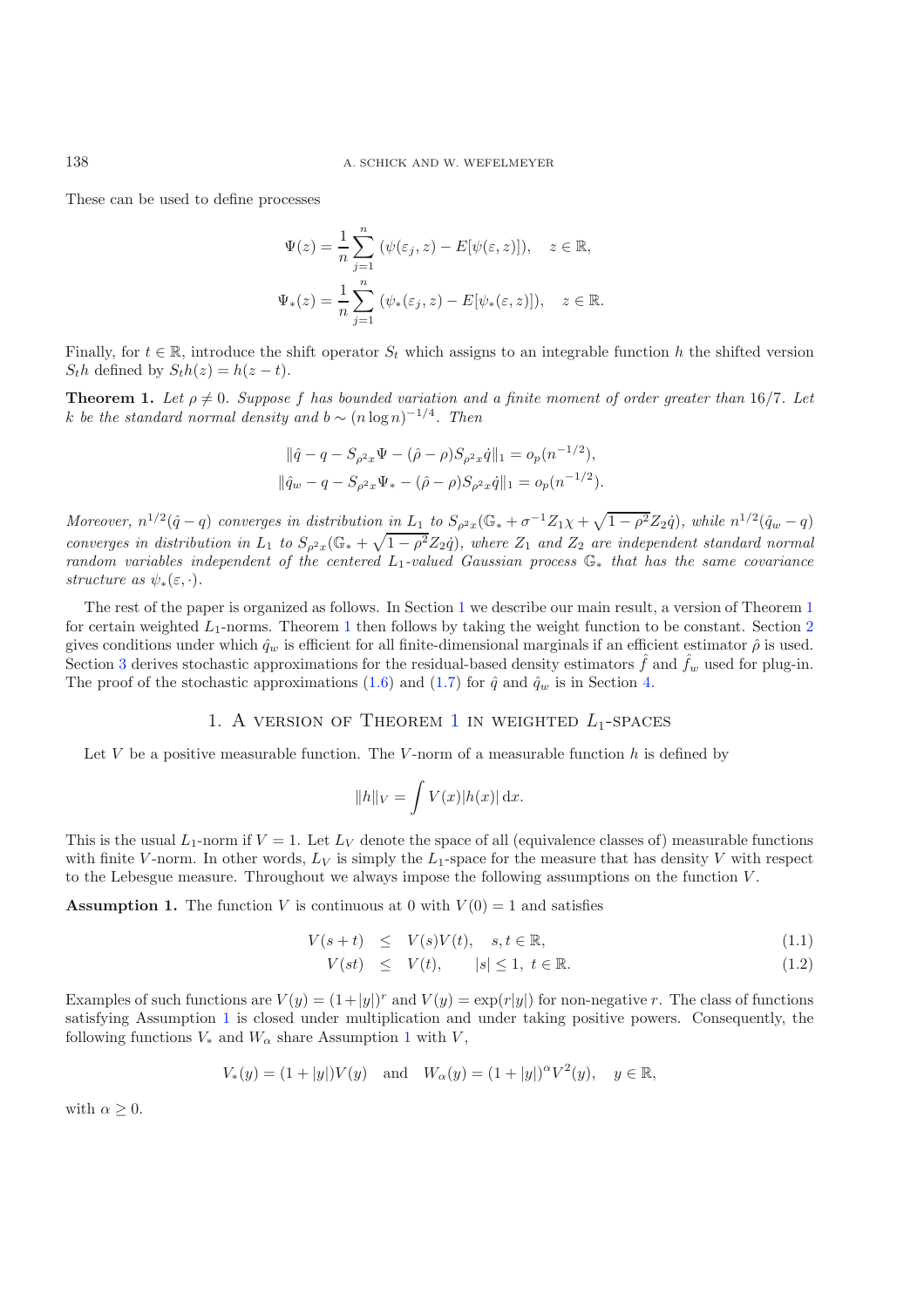Assumption [1](#page-3-2) was introduced by Schick and Wefelmeyer [\[25\]](#page-16-6). Property [\(1.1\)](#page-3-3) is useful when dealing with shifts and convolutions, while  $(1.2)$  is useful when dealing with rescaling. More precisely, for functions g and h of finite  $V$ -norm we have

<span id="page-4-4"></span>
$$
||S_t h||_V \le V(t) ||h||_V \quad \text{and} \quad ||g * h||_V \le ||g||_V ||h||_V
$$
  
or  $u \in \mathbb{R}$ .

and, with  $h_s(y) = h(y/s)/|s|$  for  $y \in \mathbb{R}$ ,

$$
||h_s||_V \le ||h||_V, \quad 0 < |s| \le 1.
$$

Furthermore, for each  $\alpha > 1$  we have the inequality

$$
||h||_V^2 \le C_\alpha ||h^2||_{W_\alpha}
$$
\n(1.3)

<span id="page-4-1"></span>with  $C_{\alpha} = \int (1 + |y|)^{-\alpha} dy$ . See Schick and Wefelmeyer [\[25\]](#page-16-6) for details.<br>To state our result for the space Ly we need to strengthen the ass

To state our result for the space  $L_V$  we need to strengthen the assumption that f has bounded variation. Let h be an integrable function of bounded variation. Then there are finite measures  $\mu_1$  and  $\mu_2$  with equal mass  $\mu_1(\mathbb{R}) = \mu_2(\mathbb{R})$  such that

$$
h(x) = \mu_1((-\infty, x]) - \mu_2((-\infty, x])
$$

for all but countably many x. This motivates the following definition. We say that an integrable function h has hounded  $V$ -variation if h has bounded variation and the measures  $u_0$  and  $u_0$  can be chosen such that  $\int V du_0$ *bounded* V-variation if h has bounded variation and the measures  $\mu_1$  and  $\mu_2$  can be chosen such that  $\int V d\mu_1$ <br>and  $\int V d\mu_2$  are finite and  $\int V d\mu_2$  are finite.<br>In this section we n

<span id="page-4-2"></span>In this section we no longer insist that  $\hat{\rho}$  is the least squares estimator. Instead we consider more generally an estimator  $\hat{\rho}$  that satisfies a martingale approximation

$$
\hat{\rho} - \rho = \frac{1}{n} \sum_{j=1}^{n} X_{j-1} \phi(\varepsilon_j) + o_p(n^{-1/2})
$$
\n(1.4)

<span id="page-4-3"></span>for some measurable function  $\phi$  such that  $E[\phi(\varepsilon)] = 0$  and  $E[\phi^2(\varepsilon)]$  is finite. The least squares estimator satisfies [\(1.4\)](#page-4-1) with  $\phi(y) = y/E[X^2] = (1 - \rho^2)y/\sigma^2$ ,  $y \in \mathbb{R}$ .

**Theorem 2.** Let  $\rho \neq 0$ . Suppose the density k has mean zero and is four times continuously differentiable with *bounded derivatives and k and its four derivatives have finite*  $V_*^2$ -norms. Let  $b \sim (n \log n)^{-1/4}$ . Suppose f has bounded V-variation and *bounded* V *-variation and*

$$
\int ((1+|y|)^{\alpha} V^{2}(y) + y^{2} V(y) + |y|^\xi) f(y) dy < \infty
$$
\n(1.5)

<span id="page-4-0"></span>*for some*  $\alpha > 1$  *and some*  $\xi > 16/7$ *. Let*  $(1.4)$  *hold and let*  $\gamma$  *denote the standard deviation of*  $X_0 \phi(\varepsilon_1)$ *. Then* 

$$
\|\hat{q} - q - S_{\rho^2 x} \Psi - (\hat{\rho} - \rho) S_{\rho^2 x} \hat{q} \|_{V} = o_p(n^{-1/2}),
$$
\n(1.6)

$$
\|\hat{q}_w - q - S_{\rho^2 x} \Psi_* - (\hat{\rho} - \rho) S_{\rho^2 x} \dot{q}\|_V = o_p(n^{-1/2}).\tag{1.7}
$$

*Moreover,*  $n^{1/2}(\hat{q}-q)$  *converges in distribution in*  $L_V$  *to*  $S_{\rho^2x}(\mathbb{G}_*+\sigma^{-1}Z_1\chi+\gamma Z_2\hat{q})$ *, while*  $n^{1/2}(\hat{q}_w-q)$  *converges in distribution in*  $L_V$  *to*  $S_{\rho^2x}(\mathbb{G}_* + \gamma Z_2q)$ *, where*  $Z_1$  *and*  $Z_2$  *are independent standard normal random variables independent of the centered*  $L_V$ -valued Gaussian process  $\mathbb{G}_*$  *that has the same covariance structure as*  $\psi_*(\varepsilon, \cdot)$ *.* 

We obtain Theorem [1](#page-3-1) by taking  $V = 1$ , k the standard normal density, and  $\hat{\rho}$  the least squares estimator, for which  $\gamma = \sqrt{1 - \rho^2}$ . If  $V(x) = (1 + |x|)^r$  for some non-negative r, then [\(1.5\)](#page-4-2) amounts to a moment condition. For example, for  $r \geq 1$ , [\(1.5\)](#page-4-2) is equivalent to f having a finite moment of order greater than  $1 + 2r$ .

We shall defer the proof of the expansions  $(1.6)$  and  $(1.7)$  to Section [4.](#page-13-0) A proof of the weak convergence of  $n^{1/2}(\hat{q}-q)$  and  $n^{1/2}(\hat{q}_w-q)$  is given next. For this let  $Z_1, Z_2$  and  $\mathbb{G}_*$  be as in Theorem [2.](#page-4-3) In view<br>of the expansions (1.6) and (1.7) and the continuity of shifts and addition in L<sub>V</sub> it suffices to pr of the expansions [\(1.6\)](#page-4-0) and [\(1.7\)](#page-4-0) and the continuity of shifts and addition in  $L_V$ , it suffices to prove that  $\Lambda = n^{1/2}(\Psi - \Psi)(\hat{\rho} - q)\hat{\rho}$  converges in distribution in  $L^3$  to  $\Lambda = (\mathbb{C} - \sigma^{-1}Z_1 \times \gamma Z_2 \hat{\rho})$ . For this  $\mathbb{A}_n = n^{1/2}(\Psi_*, \Psi - \Psi_*, (\hat{\rho} - \rho)\dot{q})$  converges in distribution in  $L^3_V$  to  $\mathbb{A} = (\mathbb{G}_*, \sigma^{-1}Z_1\chi, \gamma Z_2\dot{q})$ . For this it is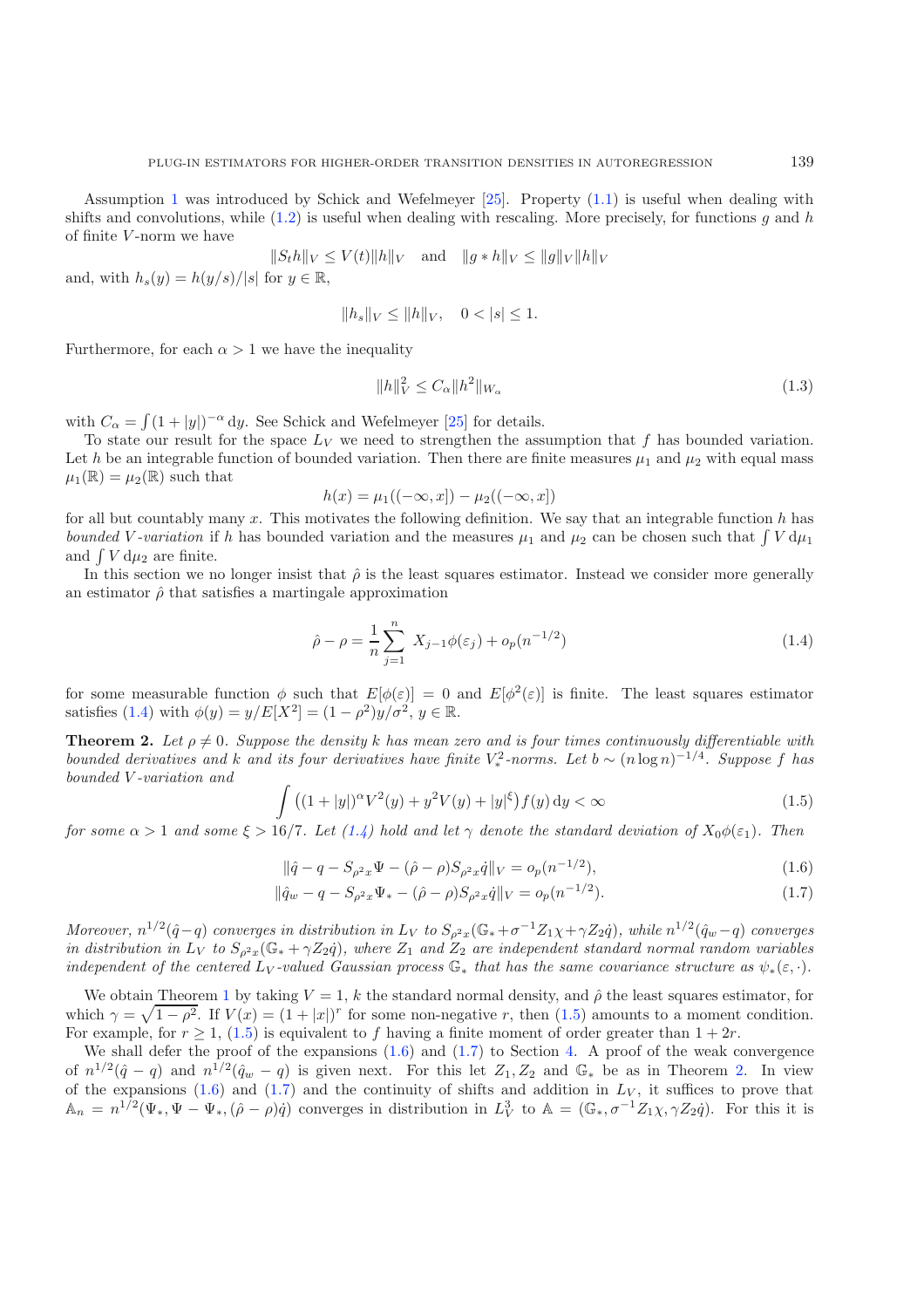enough to show that the sequence  $\mathbb{A}_n$  is tight in  $L_V^3$  and that  $M_h(\mathbb{A}_n)$  converges to  $M_h(\mathbb{A})$  for every triplet  $h = (h, h_0, h_0)$  of bounded measurable functions, where M, is the operator from  $L^3$  to  $\mathbb{R}$  $h = (h_1, h_2, h_3)$  of bounded measurable functions, where  $M_h$  is the operator from  $L_V^3$  to R defined by

$$
M_h(g) = \int (h_1(z)g_1(z) + h_2(z)g_2(z) + h_3(z)g_3(z)) dz, \quad g = (g_1, g_2, g_3) \in L^3_V.
$$

Here we made use of the fact that the family  $M_h$  is a probability determining class on  $L_V^3$ . In view of [\(1.4\)](#page-4-1) we obtain the expansion obtain the expansion

$$
M_h(\mathbb{A}_n) = n^{-1/2} \sum_{j=1}^n \left( a_1(\varepsilon_j) - E[a_1(\varepsilon)] - \frac{a_2 \varepsilon_j}{\sigma^2} + a_3 X_{j-1} \phi(\varepsilon_j) \right) + o_p(n^{-1/2})
$$

with  $a_1(y) = \int h_1(z)\psi_*(y, z) dz$ ,  $a_2 = \int h_2(z)\chi(z) dz$  and  $a_3 = \int h_3(z)\dot{q}(z) dz$ . Note also that  $E[X] = 0$  and  $E[a_1(z)z] = 0$  the latter in view of (1.8). Thus the martingale central limit theorem vields that  $M_1(\mathbb{A})$  is  $E[a_1(\varepsilon)\varepsilon] = 0$ , the latter in view of [\(1.8\)](#page-5-0). Thus the martingale central limit theorem yields that  $M_h(\mathbb{A}_n)$  is asymptotically normal with mean zero and variance

$$
Var(a_1(\varepsilon)) + \frac{a_2^2}{\sigma^2} + a_3^2 \gamma^2.
$$

This is also the variance of the centered normal random variable  $M_h(\mathbb{A})$ . Thus we have shown that  $M_h(\mathbb{A}_n)$ converges to  $M_h(\mathbb{A})$  for each triplet  $h = (h_1, h_2, h_3)$  of bounded measurable functions. Hence we are left to establish tightness of  $\mathbb{A}_n$ . For this we recall the central limit theorem for the space  $L_V$ ; see *e.g.* Ledoux and Talagrand [\[11](#page-15-10)], Theorem 10.10.

<span id="page-5-0"></span>**Theorem 3.** Let  $Y, Y_1, Y_2, \ldots$  *be independent and identically distributed*  $L_V$ -valued random variables with mean *zero. Then*  $n^{-1/2} \sum_{j=1}^{n} Y_j$  *converges in distribution in the space*  $L_V$  *to a centered Gaussian process (with the same covariance structure as* Y *) if and only if*

$$
\lim_{t \to \infty} t^2 P(||Y||_V > t) = 0 \quad and \quad \int V(z) (E[Y^2(z)])^{1/2} dz < \infty.
$$

A sufficient condition for this central limit theorem is that  $E[Y^2]$  has finite  $W_\alpha$ -norm for some  $\alpha > 1$ ; see Schick and Wefelmeyer [\[25\]](#page-16-6).

Abbreviate  $W_{\alpha}$  by W for the  $\alpha$  of Theorem [2.](#page-4-3) For each  $z \in \mathbb{R}$ , we calculate

$$
E[\psi(\varepsilon,z)\varepsilon] = \int f_{\rho}(z-y)y f(y) dy + \chi_1(z) = \int (z-y)f(z-y)f_{\rho}(y) dy + \chi_1(z) = \chi(z)
$$
 (1.8)

and thus find

$$
E[\psi_*^2(\varepsilon, z)] = E[\psi^2(\varepsilon, z)] - \sigma^{-2} \chi^2(z) \le E[\psi^2(\varepsilon, z)] \le 2f_\rho^2 * f(z) + 2f^2 * f_\rho(z).
$$

Since  $f$  has finite  $W$ -norm and is bounded under the assumptions of Theorem [2,](#page-4-3) we obtain that

$$
||E[\psi^2_*(\varepsilon, \cdot)]||_W \le ||E[\psi^2(\varepsilon, \cdot)]||_W \le 2||f^2_{\rho} * f||_W + 2||f^2 * f_{\rho}||_W
$$
  

$$
\le 2||f^2_{\rho}||_W||f||_W + 2||f^2||_W||f_{\rho}||_W \le 4D||f||^2_W
$$

for some constant D. Thus  $n^{1/2}\Psi$  and  $n^{1/2}\Psi_*$  obey a central limit theorem in  $L_V$ . Since  $n^{1/2}(\hat{\rho}-\rho)$  is tight, so is  $n^{1/2}(\hat{\rho} - \rho)\dot{q}$  in view of the continuity of the map  $(s, h) \mapsto sh$  from  $\mathbb{R} \times L_V$  into  $L_V$ . This shows that the sequence  $\mathbb{A}$  is tight in  $L^3$ sequence  $\mathbb{A}_n$  is tight in  $L_V^3$ .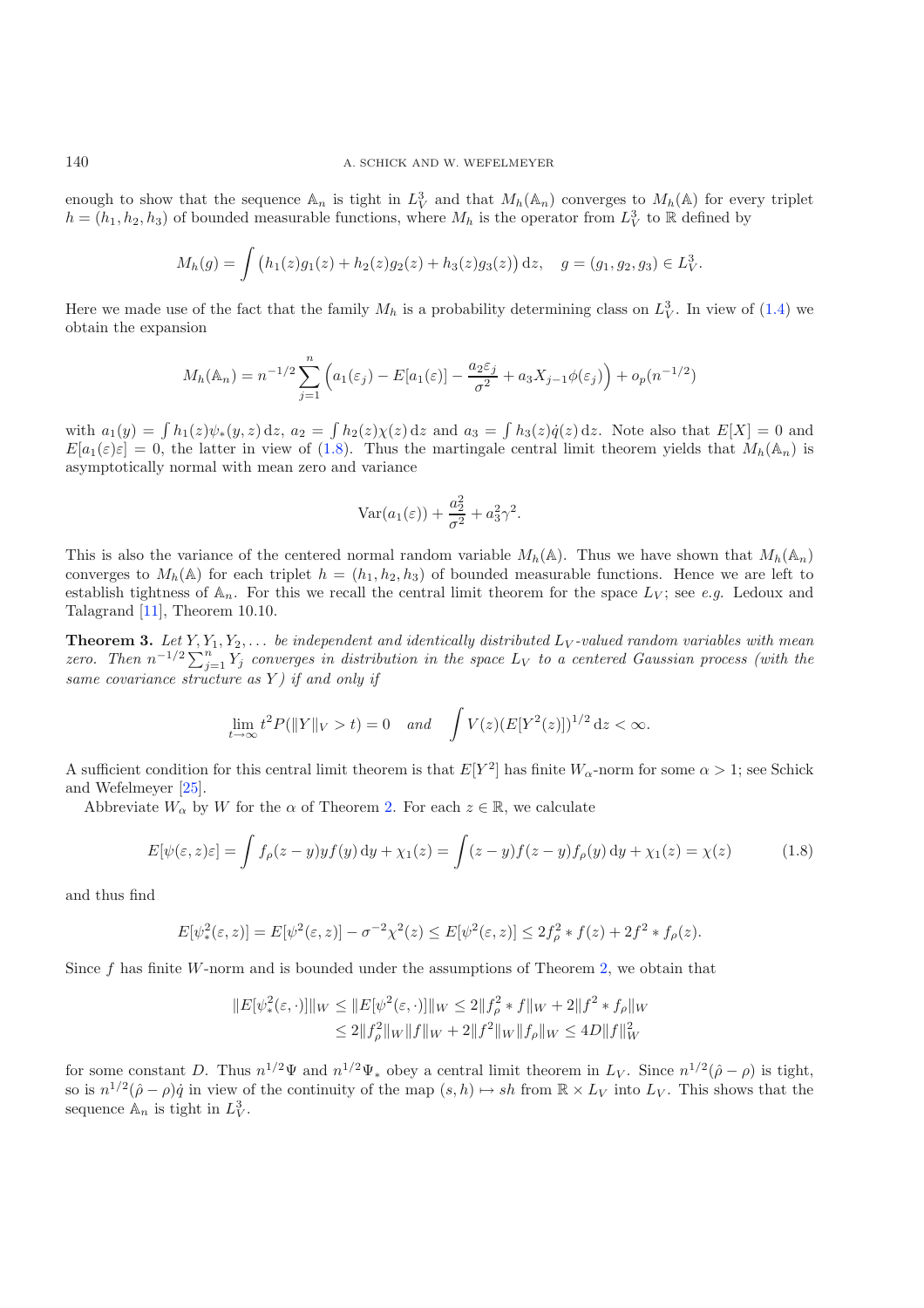We end this section by stating some expansions in  $L_V$ . We say a function h is  $L_V$ -Lipschitz if there is a constant C such that

$$
||S_t h - h||_V \le C|t|V(t), \quad t \in \mathbb{R}.
$$

It was shown in Schick and Wefelmeyer [\[25](#page-16-6)], Lemma 8, that functions of bounded V-variation are  $L_V$ -Lipschitz.<br>Let A denote the set of functions quite finite V-porm that are absolutely continuous and whose a e-deriva-

<span id="page-6-1"></span>Let  $A$  denote the set of functions  $g$  with finite V-norm that are absolutely continuous and whose a.e. derivatives g' have finite V-norms. Let  $\mathcal{A}_L = \{g \in \mathcal{A} : g' \text{ is } L_V\text{-Lipschitz}\}\$  and  $\mathcal{A}_2 = \{g \in \mathcal{A} : g' \in \mathcal{A}\}\$ .

**Lemma 1.** Let K be a measurable function with finite  $V_*$ -norm. Then  $\nu_i = \int u^i K(u) \, \mathrm{d}u$  is finite for  $i = 0, 1$ , and the following are true. *and the following are true.*

- (1) *If g is*  $L_V$ -*Lipschitz, then*  $||g * K_b \nu_0 g||_V = O(b)$ .
- (2) If g belongs to A, then  $||g * K_b v_0 g + b \nu_1 g'||_V = o(b)$ .<br>(3) If g belongs to A<sub>L</sub> and  $\int V(u)u^2|K(u)|du$  is finite the
- (3) If g belongs to  $A_L$  and  $\int V(u)u^2|K(u)| du$  is finite, then  $||g * K_b \nu_0 g + b\nu_1 g'||_V = O(b^2)$ .

<span id="page-6-0"></span>*Proof.* The first assertion follows from Lemma 7(1) of Schick and Wefelmeyer [\[25\]](#page-16-6) with  $\gamma = 1$ ; the last two assertions follow from their Lemma 6.  $\Box$ 

### 2. EFFICIENCY

In this section we recall a characterization of efficient estimators in autoregressive models and use it to prove that  $\hat{q}_w$  is efficient if an efficient estimator  $\hat{\rho}$  is used. Fix  $\rho \in (-1, 1)$  and an innovation density f. Assume that f is absolutely continuous with a.e. derivative f', and that the Fisher information for locat f is absolutely continuous with *a.e.* derivative f', and that the *Fisher information for location*,  $J = E[\ell^2(\varepsilon)]$ , is<br>finite where  $\ell = -f'/f$  Introduce perturbations  $\rho = \rho + n^{-1/2}r$ ,  $r \in \mathbb{R}$  and  $f = f(1 + n^{-1/2}h)$  wit finite, where  $\ell = -f'/f$ . Introduce perturbations  $\rho_{nr} = \rho + n^{-1/2}r$ ,  $r \in \mathbb{R}$ , and  $f_{nh} = f(1 + n^{-1/2}h)$  with h in the space H of bounded measurable functions such that  $E[h(\varepsilon)] - E[\varepsilon h(\varepsilon)] = 0$ . Let  $P_{n+1}$  and  $P_{n+1}$ the space H of bounded measurable functions such that  $E[h(\varepsilon)] = E[\varepsilon h(\varepsilon)] = 0$ . Let  $P_{n+1}$  and  $P_{n+1,rh}$  denote the joint stationary law of  $(X_0, \ldots, X_n)$  under  $(\rho, f)$  and  $(\rho_{nr}, f_{nh})$ , respectively. Then we have *local asymptotic normality* under  $P_{n+1}$ ,

$$
\log \frac{dP_{n+1,rh}}{dP_{n+1}} = n^{-1/2} \sum_{j=1}^n (rX_{j-1}\ell(\varepsilon_j) + h(\varepsilon_j)) - \frac{1}{2} (r^2 E[X^2]J + E[h^2(\varepsilon)]) + o_p(1);
$$

see *e.g.* Koul and Schick [\[8\]](#page-15-11). Let  $\bar{H}$  denote the closure of H in  $L_2(f)$ . The squared norm on the right-hand side defines an inner product on  $\mathbb{R} \times \overline{H}$ . A real-valued functional  $\kappa$  of  $(\rho, f)$  is called *differentiable* at  $(\rho, f)$  with *gradient*  $(r_{\kappa}, h_{\kappa}) \in \mathbb{R} \times \overline{H}$  if

$$
n^{1/2}(\kappa(\rho_{nr}, f_{nh}) - \kappa(\rho, f)) \to r_{\kappa} r E[X^2]J + E[h_{\kappa}(\varepsilon)h(\varepsilon)], \quad (r, h) \in \mathbb{R} \times H.
$$

An estimator  $\hat{\kappa}$  of  $\kappa$  is called *regular* at  $(\rho, f)$  with *limit* L if L is a random variable such that

$$
n^{1/2}(\hat{\kappa} - \kappa(\rho_{nr}, f_{nh})) \Rightarrow L \text{ under } P_{n+1, rh}, \quad (r, h) \in \mathbb{R} \times H.
$$

The convolution theorem of Hájek and LeCam says that  $L$  is distributed as the convolution of some random variable with a normal random variable N that has mean 0 and variance  $r_{\kappa}^2 E[X^2]J + E[h_{\kappa}^2(\varepsilon)]$ . This justifies<br>calling  $\hat{\kappa}$  efficient if L is distributed as N calling  $\hat{\kappa}$  *efficient* if L is distributed as N.

An estimator  $\hat{\kappa}$  of  $\kappa$  is called *asymptotically linear* at  $(\rho, f)$  with *influence function* g if  $g \in L_2(P_2)$  with  $E(g(X_0, X_1)|X_0) = 0$  and

$$
n^{1/2}(\hat{\kappa} - \kappa(\rho, f)) = n^{-1/2} \sum_{j=1}^{n} g(X_{j-1}, X_j) + o_p(1).
$$

It follows from a version of the convolution theorem that an estimator  $\hat{\kappa}$  is regular and efficient if and only if it is asymptotically linear with influence function  $g(X_0, X_1) = r_{\kappa} X_0 \ell(\varepsilon_1) + h_{\kappa}(\varepsilon_1)$ . We refer to Bickel *et al.* [\[2](#page-15-12)] for these results.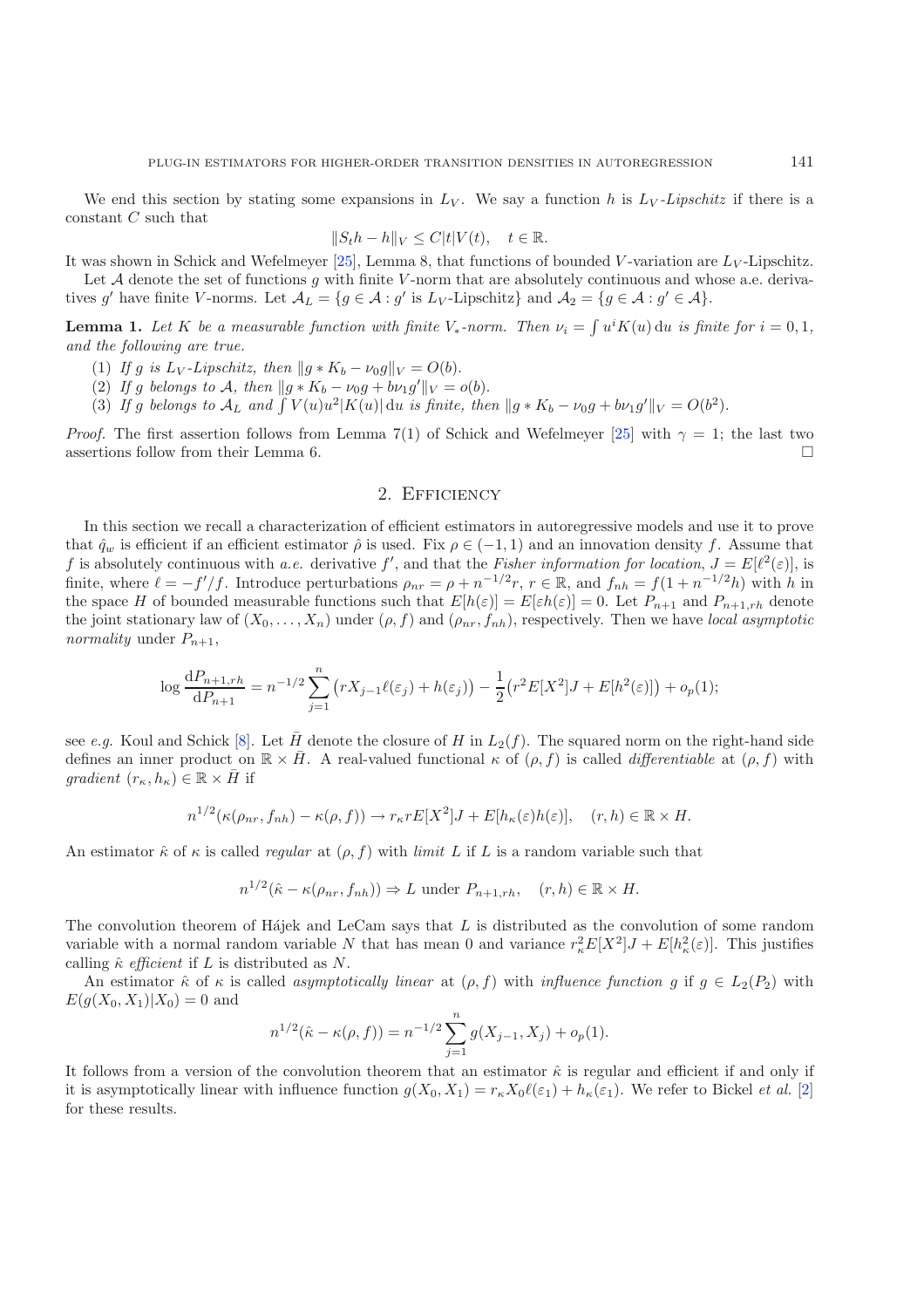We read off immediately the well-known result that an estimator for  $\rho$  is regular and efficient if (and only if) it is asymptotically linear with influence function  $r_\rho X_0 \ell(\varepsilon_1)$ , where  $1/r_\rho = E[X^2]J$ , *i.e.* expansion [\(1.4\)](#page-4-1) holds with  $\phi(y) = r_p \ell(y)$ . Efficient estimators for parameters of time series are constructed in Kreiss [\[9](#page-15-13)[,10\]](#page-15-14), Jeganathan [\[7\]](#page-15-15), Drost *et al.* [\[3](#page-15-16)] and Koul and Schick [\[8\]](#page-15-11). If we use an efficient estimator  $\hat{\rho}$  for  $\hat{q}_w$ , then, by Theorem [2,](#page-4-3)  $\hat{q}_w(z)$ has influence function  $r_z X_0 \ell(\varepsilon_1) + S_{\rho^2 x} (\psi_*(\varepsilon_1, z) - E[\psi_*(\varepsilon, z)])$  with  $r_z = r_{\rho} S_{\rho^2 x} \dot{q}(z)$ . To prove that  $\hat{q}_w(z)$  is efficient, we need only check that  $(r_z, S_{\rho^2 x}(\psi_*(\epsilon_1, z) - E[\psi_*(\epsilon, z)]))$  is the gradient of  $\kappa(\rho, f) = q(z)$ . Note first that for  $(r, h) \in \mathbb{R} \times H$  we can write

$$
n^{1/2}(\kappa(\rho_{nr},f_{nh})-\kappa(\rho,f))=n^{1/2}\left(\int f_{nh}(z-\rho_{nr}y-\rho_{nr}^2x)f_{nh}(y)\,dy-\int f(z-\rho y-\rho^2x)f(y)\,dy\right).
$$

By Taylor expansion this converges to

$$
-r2\rho x \int f(z - \rho y - \rho^2 x) \ell(z - \rho y - \rho^2 x) f(y) dy - r \int f(z - \rho y - \rho^2 x) y \ell(z - \rho y - \rho^2 x) f(y) dy
$$

$$
+ \int f(z - \rho y - \rho^2 x) h(z - \rho y - \rho^2 x) f(y) dy + \int f(z - \rho y - \rho^2 x) h(y) f(y) dy
$$

which can be rewritten as

$$
-r(2\rho xS_{\rho^2 x} \chi_0'(z) + S_{\rho^2 x} \chi_1'(z)) + S_{\rho^2 x} \int f_{\rho}(z - y)h(y)f(y) dy + S_{\rho^2 x} \int f(z - \rho y)h(y)f(y) dy
$$
  
=  $rS_{\rho^2 x} \dot{q}(z) + E[S_{\rho^2 x} \psi(\varepsilon, z)h(\varepsilon)] = r_z r E[X^2]J + E[S_{\rho^2 x}(\psi_*(\varepsilon, z) - E[\psi_*(\varepsilon, z)])h(\varepsilon)].$ 

<span id="page-7-0"></span>This shows that  $\kappa(\rho, f) = q(z)$  has the desired gradient. In the last step we have used that  $\psi_*(\varepsilon, z) - E[\psi_*(\varepsilon, z)]$ is the projection of  $\psi(\varepsilon, z)$  onto  $\overline{H}$ .

### 3. The behavior of the density estimators

In this section we derive convergence rates and stochastic expansions for residual-based density estimators. Throughout the section we let  $K$  denote a measurable function with finite  $V$ -norm and set

$$
\nu_K = \int K(y) dy
$$
 and  $K_b(y) = K(y/b)/b$ ,  $y \in \mathbb{R}$ .

For  $z \in \mathbb{R}$  let

<span id="page-7-2"></span>
$$
\hat{H}_w(z) = \frac{1}{n} \sum_{j=1}^n w_j K_b(z - \hat{\varepsilon}_j), \qquad \hat{H}(z) = \frac{1}{n} \sum_{j=1}^n K_b(z - \hat{\varepsilon}_j),
$$
  

$$
\tilde{H}(z) = \frac{1}{n} \sum_{j=1}^n K_b(z - \varepsilon_j), \qquad \bar{H}(z) = E[\tilde{H}(z)] = K_b * f(z).
$$

Now fix an  $\alpha$  with  $1 < \alpha \leq 2$  and set  $W = W_{\alpha}$ . Since f has a finite second moment, so do the stationary random variables X, and this vields random variables  $X_t$ , and this yields

$$
\max_{1 \le j \le n} |X_{j-1}| = o_p(n^{1/2}).\tag{3.1}
$$

The root-n consistency of  $\hat{\rho}$  then implies that

$$
\tau_n := \max_{1 \le j \le n} |\hat{\varepsilon}_j - \varepsilon_j| = |\hat{\rho} - \rho| \max_{1 \le j \le n} |X_{j-1}| = o_p(1). \tag{3.2}
$$

<span id="page-7-1"></span>From Lemma [1](#page-6-1) we obtain the following result.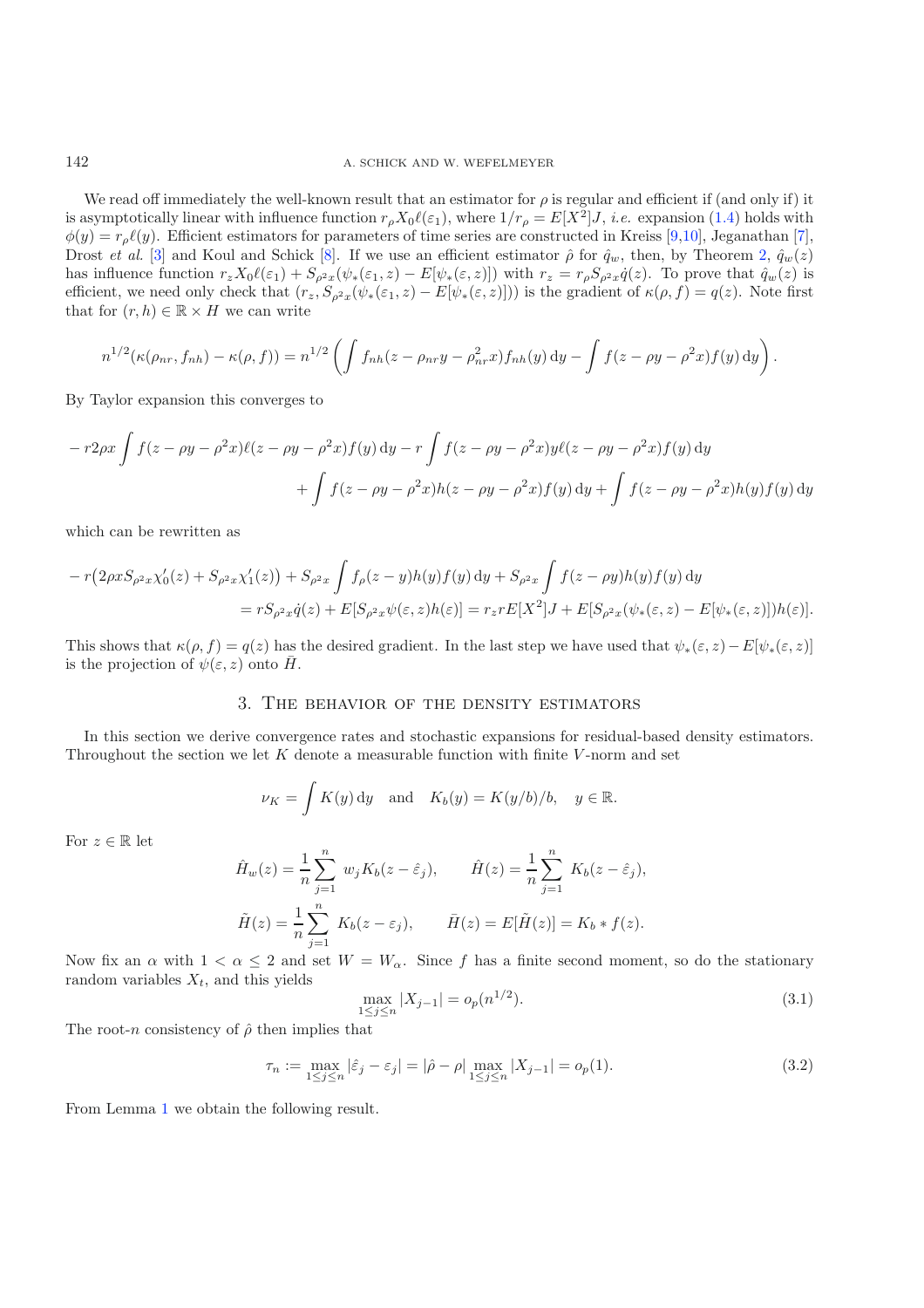**Lemma 2.** *Let* <sup>f</sup> *have finite* <sup>V</sup> *-norm and be* <sup>L</sup><sup>V</sup> *-Lipschitz. Let* <sup>K</sup> *have finite* <sup>V</sup><sup>∗</sup>*-norm. Then*

 $\|\bar{H} - \nu_K f\|_V = O(b).$ 

**Lemma 3.** *Let* <sup>f</sup> *and* <sup>K</sup><sup>2</sup> *have finite* W*-norms. Then*

$$
\|\tilde{H} - \bar{H}\|_{V} = O_p(n^{-1/2}b^{-1/2}).
$$

*Proof.* We calculate

$$
n \operatorname{Var}(\tilde{H}(y)) \le E[K_b^2(y - \varepsilon)] = K_b^2 * f(y), \quad y \in \mathbb{R},
$$

 $n \text{Var}(\tilde{H}(y)) \leq E[K_b^2]$ <br>and thus obtain in view of [\(1.3\)](#page-4-4) the bound

$$
nE[\|\tilde{H} - \bar{H}\|_{V}^{2}] \leq C_{\alpha} \|K_{b}^{2} * f\|_{W} \leq C_{\alpha} \|f\|_{W} \|K_{b}^{2}\|_{W}.
$$

<span id="page-8-0"></span>This yields the desired result as  $||K_b^2||_W \le b^{-1}||K^2||_W$  for  $b \le 1$ .

<span id="page-8-1"></span>**Lemma 4.** Suppose that  $f$  is  $L_V$ -Lipschitz and has finite  $W$ -norm. Let  $K$  be twice continuously differentiable, *let*  $(K')^2$  *and*  $(K'')^2$  *have finite* W-norms, and let K' *and* K'' *have finite* V<sub>\*</sub>-norms. Let  $nb^4 \rightarrow 0$ . Then

$$
\|\hat{H} - \tilde{H}\|_{V} = O_p(n^{-1}b^{-2}).
$$

*Proof.* We may assume that  $b \leq 1$ . In view of  $V \leq V_* \leq W$ , the functions f, K' and K'' have finite V-norms. Let  $K'_b$  and  $K''_b$  denote the first and second derivative of  $K_b$ . Then  $K'_b(x) = K'(x/b)/b^2$  and  $K''_b(x) = K''(x/b)/b^3$ .<br>Using this it is easy to see that Using this it is easy to see that

$$
||K_b'||_V = O(b^{-1}), \quad ||K_b''||_V = O(b^{-2}), \quad ||(K_b')^2||_W = O(b^{-3}), \quad ||(K_b'')^2||_W = O(b^{-5}).
$$

Since f is  $L_V$ -Lipschitz and K' and K'' have finite  $V_*$ -norms, and since the integrals  $\int K'(u) du$  and  $\int K''(u) du$ equal zero, part (i) of Lemma [1](#page-6-1) implies that

$$
||f * K_b'||_V = O(1) \text{ and } ||f * K_b''||_V = O(b^{-1}).
$$
\n(3.3)

Set

$$
\Gamma(y) = \frac{1}{n} \sum_{j=1}^{n} X_{j-1} K'_b(y - \varepsilon_j), \qquad \bar{\Gamma}(y) = \frac{1}{n} \sum_{j=1}^{n} X_{j-1} K'_b * f(y), \quad y \in \mathbb{R}.
$$

Then we have

$$
\|\bar{\Gamma}\|_{V} = O_p\left(\frac{1}{n}\sum_{j=1}^{n} X_{j-1}\right) = O_p(n^{-1/2}) = o_p(n^{-1}b^{-2}).
$$

Note that  $nE[(\Gamma(y) - \overline{\Gamma}(y))^2] = E[X^2](K_b')^2 * f(y)$ . Using this and [\(1.3\)](#page-4-4) we obtain that

$$
nE[\|T - \bar{T}\|_V^2] \le C_\alpha E[X^2] \|(K_b')^2 * f\|_W \le C_\alpha E[X^2] \|f\|_W \|(K_b')^2\|_W = O(b^{-3}).
$$

The above shows that

$$
\|(\hat{\rho} - \rho)\Gamma\|_V = O_p(n^{-1}b^{-3/2}).
$$

Thus it suffices to show that

$$
\|\hat{H} - \tilde{H} - (\hat{\rho} - \rho)\Gamma\|_V = O_p(n^{-1}b^{-2}).
$$

A Taylor expansion shows that  $\hat{H}(y) - \tilde{H}(y) - (\hat{\rho} - \rho)\Gamma(y)$  equals

$$
\frac{1}{n}\sum_{j=1}^{n} (\hat{\rho} - \rho)^2 X_{j-1}^2 \int_0^1 K_b''(y - \varepsilon_j + u(\hat{\rho} - \rho)X_{j-1})(1 - u) du.
$$

 $\Box$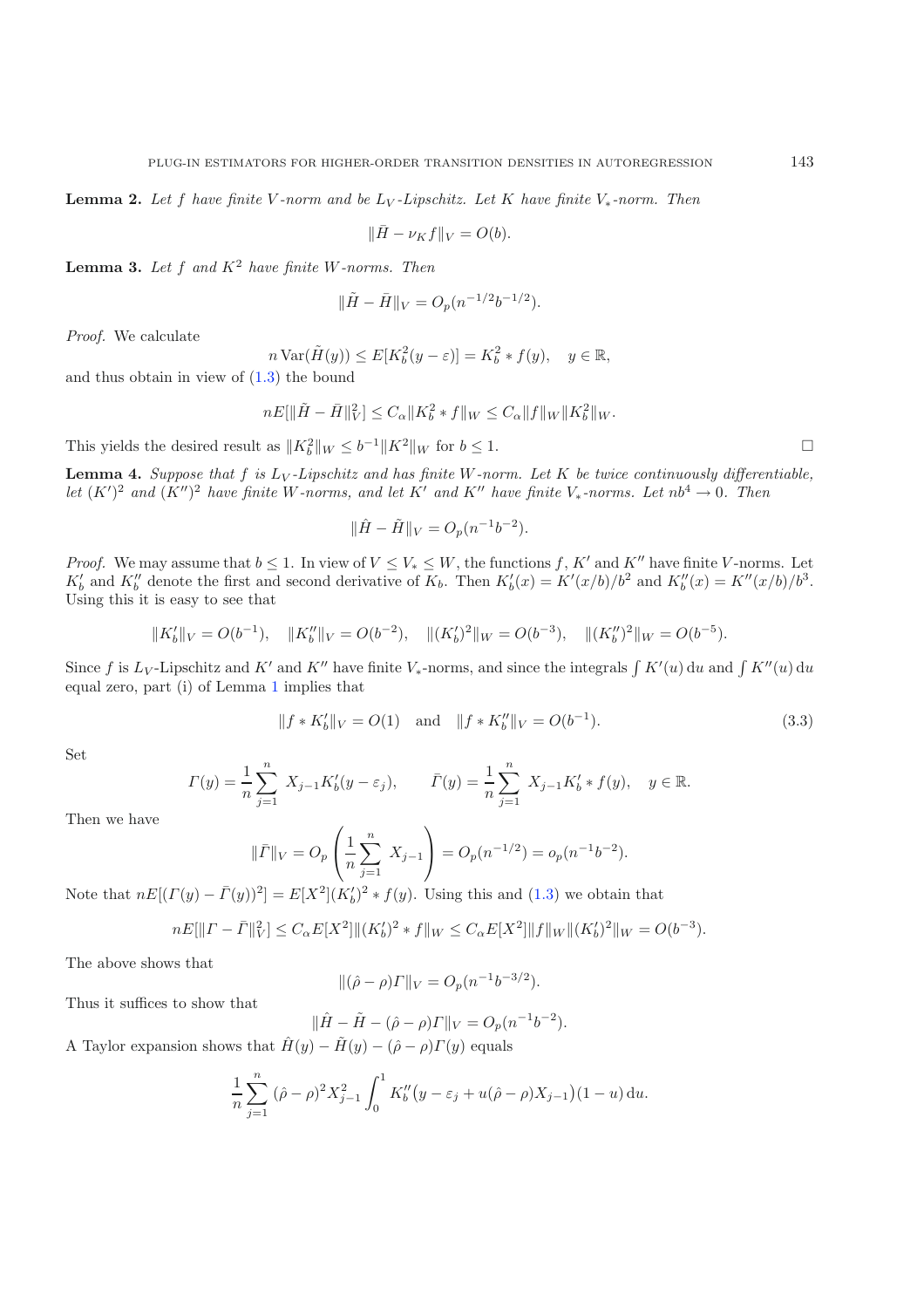Using  $||S_t h||_V \le V(t) ||h||_V$  and  $V(s+t) \le V(s)V(t)$  we obtain

$$
\|\hat{H} - \tilde{H} - (\hat{\rho} - \rho) \|\|_{V} \leq \frac{1}{n} \sum_{j=1}^{n} (\hat{\rho} - \rho)^2 X_{j-1}^2 V(\varepsilon_j) V(\tau_n) \|K_b''\|_{V}.
$$

This gives the desired result in view of the bounds

$$
(\hat{\rho} - \rho)^2 \|K_b''\|_V = O_p(n^{-1}b^{-2}), \quad V(\tau_n) = 1 + o_p(1), \quad \frac{1}{n} \sum_{j=1}^n X_{j-1}^2 V(\varepsilon_j) = O_p(1),
$$

the latter by the finiteness of  $E[X_0^2 V(\varepsilon_1)].$  $\frac{2}{0}V(\varepsilon_1).$ 

A stronger result is possible under an additional moment assumption.

**Lemma 5.** Let the assumptions of Lemma  $4$  hold with  $b \sim (n \log n)^{-1/4}$ . Let f have a finite moment of order  $\xi > 16/7$ *. Then* 

$$
\|\hat{H} - \tilde{H}\|_V = o_p(n^{-1/2}).
$$

*Proof.* We may assume that  $b \leq 1$  and  $\xi < 4$ . It follows from the moment assumption on f that the stationary random variables  $X_t$  also have finite moments of order  $\xi$ . This implies that

$$
\max_{1 \le j \le n} |X_{j-1}| = o_p(n^{1/\xi}).\tag{3.4}
$$

In view of the results in the proof of Lemma [4](#page-8-0) it suffices to show that

<span id="page-9-0"></span>
$$
\|\hat{H} - \tilde{H} - (\hat{\rho} - \rho)\Gamma\|_V = o_p(n^{-1/2}).
$$

Set  $r_{nj} = n^{-1/2}X_{j-1}$  and  $\hat{\Delta} = n^{1/2}(\hat{\rho} - \rho)$ . Then  $\hat{\varepsilon}_j - \varepsilon_j = -(\hat{\rho} - \rho)X_{j-1} = -\hat{\Delta}r_{nj}$ . This allows us to write  $\hat{H}(y) - \tilde{H}(y) - (\hat{\rho} - \rho) \Gamma(y)$  as  $R_{\hat{\Delta}}(y)$ , where

$$
R_{\Delta}(y) = \frac{1}{n} \sum_{j=1}^{n} \left( K_b(y - \varepsilon_j + \Delta r_{nj}) - K_b(y - \varepsilon_i) - \Delta r_{nj} K_b'(y - \varepsilon_j) \right).
$$

In view of the  $n^{1/2}$ -consistency of  $\hat{\rho}$ , it suffices to show that, for each (large) constant C,

$$
\sup_{|\Delta| \le C} \|R_{\Delta}\|_{V} = o_p(n^{-1/2}).
$$
\n(3.5)

Now fix such a C. A Taylor expansion shows that

$$
R_{\Delta}(y) = \frac{1}{n} \sum_{j=1}^{n} (\Delta r_{nj})^{2} \int_{0}^{1} K_{b}''(y - \varepsilon_{j} + u \Delta r_{nj})(1 - u) du
$$

and that

$$
R_{\Delta+\tilde{\Delta}}(y) - R_{\Delta}(y) = \frac{1}{n} \sum_{j=1}^{n} \tilde{\Delta}r_{nj} \int_{0}^{1} (\Delta + v\tilde{\Delta})r_{nj} \int_{0}^{1} K_{b}''(y - \varepsilon_{j} + u(\Delta + v\tilde{\Delta})r_{nj}) \, du \, dv.
$$

 $\Box$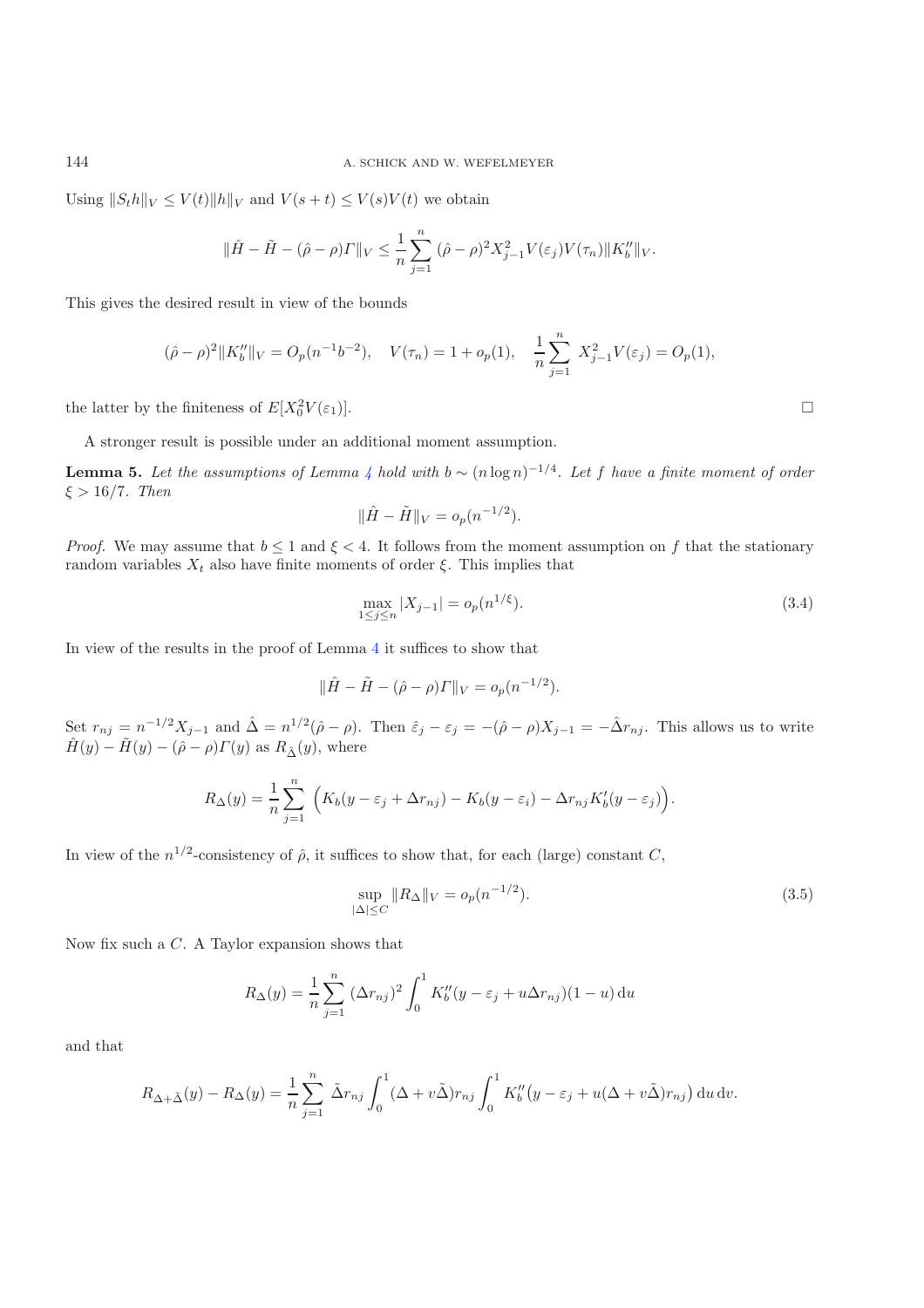<span id="page-10-0"></span>Let  $a = a_n$  be a sequence of positive numbers such that  $C \ge a$  and  $a \sim (\log n)^{-1}$ . It follows from  $||S_t h||_V \le$  $V(t)$ ||h||<sub>V</sub> and the properties of V that

$$
\sup_{|\Delta| \le C} \sup_{|\tilde{\Delta}| \le a} \|R_{\Delta + \tilde{\Delta}} - R_{\Delta}\|_V \le a(C+a)V\Big((C+a) \max_{1 \le j \le n} |r_{nj}|\Big) \|K_b''\|_V \frac{1}{n^2} \sum_{j=1}^n X_{j-1}^2 V(\varepsilon_j).
$$

Since  $\max_{1 \leq j \leq n} |r_{nj}| = o_p(1)$  and  $E[X_{j-1}^2 V(\varepsilon_j)] = E[X^2] ||f||_V$ , we see that

$$
\sup_{|\Delta| \le C} \sup_{|\tilde{\Delta}| \le a} \|R_{\Delta + \tilde{\Delta}} - R_{\Delta}\|_{V} = O_p(an^{-1}b^{-2}) = O_p((n \log n)^{-1/2}).
$$
\n(3.6)

Let now  $R^*_{\Delta}(y)$  be defined as  $R_{\Delta}(y)$ , but with  $r_{nj}$  replaced by  $r^*_{nj} = r_{nj} \mathbf{1} |[X_{j-1}] \leq n^{1/\xi}]$ . Then  $R^*_{\Delta}(y)$  and  $R^*_{\Delta}(y)$  and  $R^*_{\Delta}(y)$  and  $R^*_{\Delta}(y)$  and  $R^*_{\Delta}(y)$  and  $R^*_{\Delta}(y)$  and  $R^*_{\Delta}(y$  $R_{\Delta}(y)$  can differ only on the event  $\{\max_{1\leq j\leq n}|X_{j-1}|>n^{1/\xi}\}$  which has probability tending to zero. This shows that

$$
\sup_{|\Delta| \le C} \|R^*_{\Delta} - R_{\Delta}\|_V = o_p(n^{-1/2}).\tag{3.7}
$$

Now set

$$
\bar{R}_{\Delta}^*(y) = \frac{1}{n} \sum_{j=1}^n (\Delta r_{nj}^*)^2 \int_0^1 \int K_{b_n}''(y - z + u \Delta r_{nj}^*) f(z) dz (1 - u) du.
$$

In view of  $(3.3)$  and  $(1.1)$  we obtain

$$
\sup_{|\Delta| \le C} \|\bar{R}_{\Delta}^*\|_V \le \frac{1}{n} \sum_{j=1}^n (\Delta r_{nj}^*)^2 V\Big(C \max_{1 \le j \le n} |r_{nj}|\Big) \|K_b'' \ast f\|_V = O_p(n^{-1}b^{-1}) = o_p(n^{-1/2}).\tag{3.8}
$$

Next,

$$
E[\|(R^*_{\Delta} - \bar{R}^*_{\Delta})^2\|_W] \le \int_0^1 \int W(y) E[\Gamma^2_{\Delta}(y, u)] \, dy \, du,
$$

with

$$
\Gamma_{\Delta}(y, u) = \frac{1}{n} \sum_{j=1}^{n} (\Delta r_{nj}^{*})^{2} \Big( K_{b_{n}}''(y - \varepsilon_{j} + u \Delta r_{nj}^{*}) - \int K_{b_{n}}''(y - z + u \Delta r_{nj}^{*}) f(z) dz \Big)
$$

a martingale. Since

$$
E[\Gamma_{\Delta}^2(y,u)] \le n^{-3} |\Delta|^4 E[|X_0|^4 \mathbf{1}[|X_0| \le n^{1/\xi}] (K_{b_n}''(y - \varepsilon_1 + u\Delta n^{-1/2}X_0))^2],
$$

we obtain from  $(1.1)$  with W in place of V that

$$
n \sup_{|\Delta| \leq C} E[\|(R^*_{\Delta} - \bar{R}^*_{\Delta})^2\|_W] \leq W(Cn^{-1/2+1/\xi})C^4 n^{-2 + (4-\xi)/\xi} b_n^{-5} E[\|X|^{\xi}]\|f\|_W \|(K'')^2\|_W.
$$

Since  $-2 + (4 - \xi)/\xi + 5/4 < 0$  in view of  $\xi > 16/7$ , we arrive at the rate

$$
n \sup_{|\Delta| \le C} E[||(R^*_{\Delta} - \bar{R}^*_{\Delta})^2||_W] = O_p(n^{-\zeta})
$$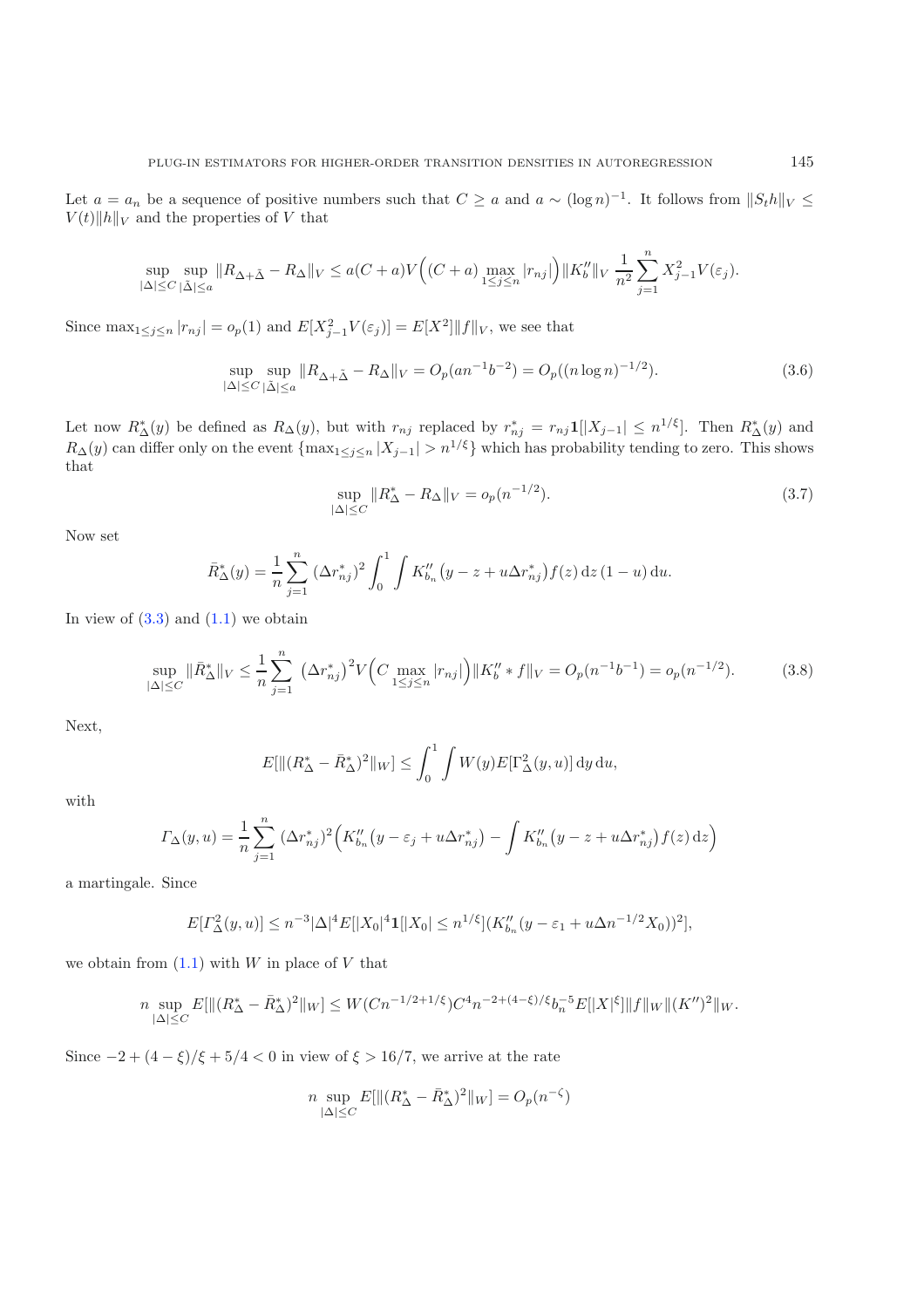for some  $\zeta > 0$ . In view of [\(1.3\)](#page-4-4) we then have, for every finite subset  $D_n$  of the interval  $(-C, C)$  with  $M_n$ elements,

<span id="page-11-0"></span>
$$
P\Big(\max_{\Delta \in D_n} n^{1/2} \|R^*_{\Delta} - \bar{R}^*_{\Delta}\|_V > \eta \Big) \le \sum_{\Delta \in D_n} P(n^{1/2} \|R^*_{\Delta} - \bar{R}^*_{\Delta}\|_V > \eta)
$$
  

$$
\le \sum_{\Delta \in D_n} P(nC_{\alpha} \| (R^*_{\Delta} - \bar{R}^*_{\Delta})^2 \|_W > \eta^2)
$$
  

$$
\le \sum_{\Delta \in D_n} \frac{nC_{\alpha}}{\eta^2} E[\| (R^*_{\Delta} - \bar{R}^*_{\Delta})^2 \|_W], \quad \eta > 0.
$$

This shows that, for every  $\eta > 0$  and every finite subset  $D_n$  as above,

$$
P\Big(\max_{\Delta \in D_n} n^{1/2} \|R^*_{\Delta} - \bar{R}^*_{\Delta}\|_V > \eta\Big) = O(M_n n^{-\zeta}).\tag{3.9}
$$

Now take  $D_n$  to be such that the intervals of length  $a_n$  centered at elements of  $D_n$  cover the interval  $[-C, C]$ . We can choose  $D_n$  such that  $M_n = O(a_n^{-1}) = O(\log n)$ . The desired [\(3.5\)](#page-9-0) follows from [\(3.6\)](#page-10-0)–[\(3.9\)](#page-11-0).

<span id="page-11-1"></span>**Lemma 6.** Let the assumptions on f and K of Lemmas [2](#page-7-1) to [4](#page-8-0) hold. Let  $nb^4 \rightarrow 0$  and  $nb^{8/3} \rightarrow \infty$ . Then we *have*

$$
\|\hat{H} - \nu_K f\|_V = o_p(n^{-1/4}).
$$

*In addition, if* K has finite W-norm and  $\int u^2|K(u)| du$  is finite, then

$$
\|\hat{H} - \nu_K f\|_{V_*} = o_p(n^{-1/16}).
$$

If also  $\int y^2 V(y) f(y) dy$  *is finite, then* 

$$
\|\hat{H} - \nu_K f\|_{V_*} = o_p(n^{-1/8}).
$$

*Proof.* The first conclusion is a consequence of Lemmas [2](#page-7-1) to [4.](#page-8-0) Since  $\alpha > 1$ , we have

$$
(1+|y|)V^{3/2}(y) \le W(y), \quad y \in \mathbb{R},
$$

and hence the inequality

$$
||h||_{V_*}^2 = \int (1+|y|)V^{3/2}(y)|h(y)| \, dy \int (1+|y|)V^{1/2}(y)|h(y)| \, dy \le ||h||_W ||h||_U^{1/2} ||h||_V^{1/2}
$$

where  $U(y) = (1 + |y|)^2$ ,  $y \in \mathbb{R}$ . The second conclusion now follows from the facts that  $||f||_W$  and  $||f||_U$  are finite and that  $\|\hat{H}\|_{W} = O_p(1)$  and  $\|\hat{H}\|_{U} = O_p(1)$ . For example, using  $||S_t h||_W \leq W(t) ||h||_W$  and  $W(x + y) \leq$  $W(x)W(y)$ , we find

$$
\|\hat{H}\|_{W} \leq \frac{1}{n} \sum_{j=1}^{n} \int |K_b(z - \hat{\varepsilon}_j)| W(z) \, dz \leq \|K_b\|_{W} \frac{1}{n} \sum_{j=1}^{n} W(\hat{\varepsilon}_j) \leq \|K\|_{W} W(\tau_n) \frac{1}{n} \sum_{j=1}^{n} W(\varepsilon_j)
$$

for  $b \leq 1$  and thus  $\|\hat{H}\|_{W} = O_p(1)$  in view of  $(3.2)$  and finiteness of  $E[W(\varepsilon)] = ||f||_{W}$ .

The third conclusion is proved similarly using instead the inequality

$$
||h||_{V_*}^2 \le \int (1+|y|)^2 V(y) |h(y)| \, dy \int V(y) |h(y)| \, dy \qquad \Box
$$

Let  $\iota$  denote the identity map on  $\mathbb{R}$ .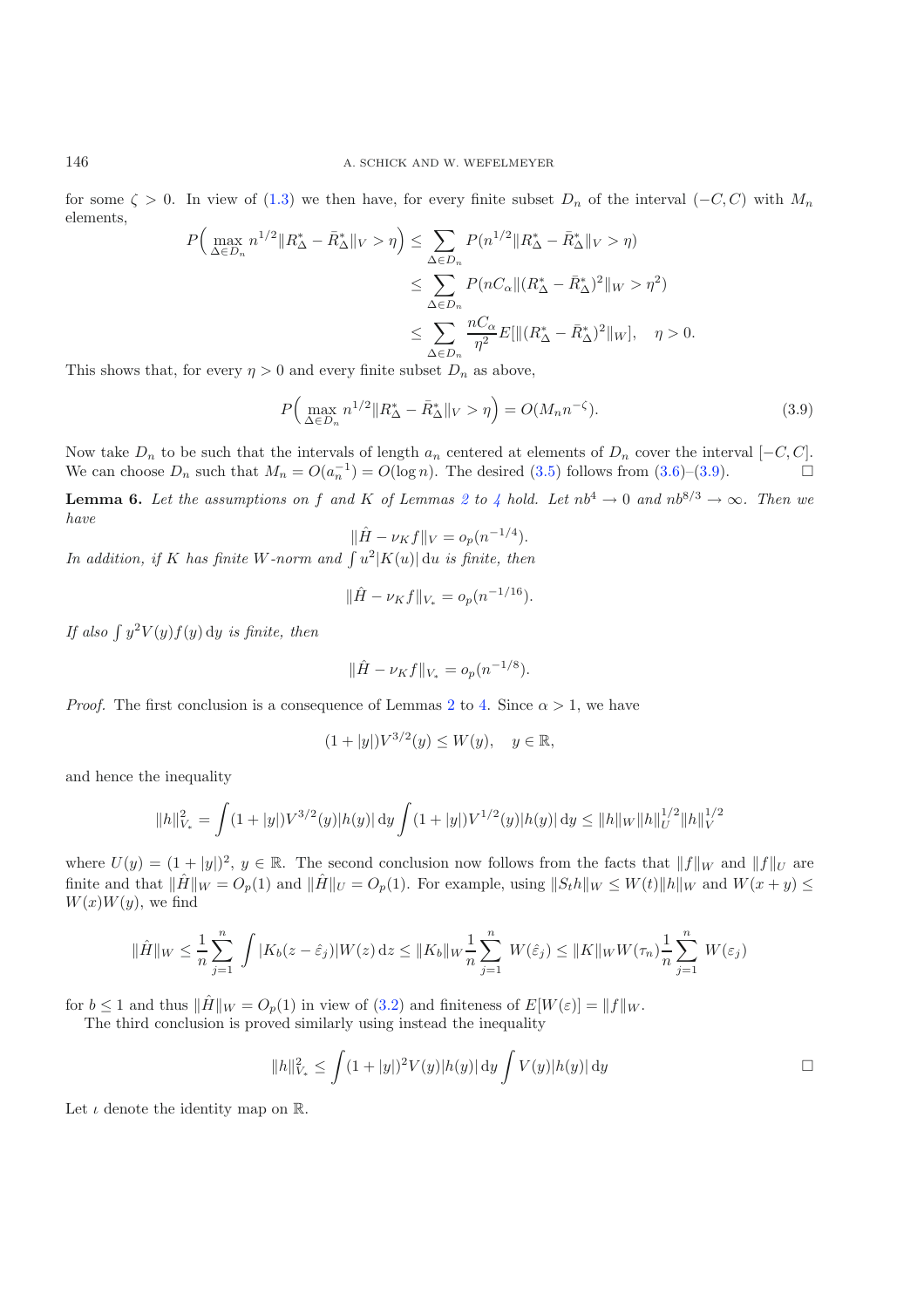<span id="page-12-0"></span>**Lemma 7.** *Under all the assumptions of Lemma [6](#page-11-1) except the very last, we have*

$$
\|\hat{H}_w - \hat{H} + \hat{\lambda}\nu_K t f\|_V = o_p(n^{-1/2}).
$$

*Proof.* It was shown in Müller et al. [\[12](#page-15-17)] that

$$
\hat{\lambda} = \sigma^{-2} \frac{1}{n} \sum_{j=1}^{n} \varepsilon_j + o_p(n^{-1/2}) = O_p(n^{-1/2}),
$$
\n(3.10)

$$
w_* = \max_{1 \le j \le n} |w_j - 1| = o_p(1),\tag{3.11}
$$

and that  $w_j - 1 = -\hat{\lambda} \hat{\epsilon}_j w_j$  for  $j = 1, \ldots, n$ . Thus we obtain the identity

$$
\hat{H}_w(y) - \hat{H}(y) + \hat{\lambda} y f(y) = -\hat{\lambda} y (\hat{H}_w(y) - f(y)) + b \hat{\lambda} \frac{1}{n} \sum_{j=1}^n w_j (\iota K)_b (y - \hat{\varepsilon}_j).
$$

Since  $\iota K$  has finite V-norm, we obtain

$$
\left\| \frac{1}{n} \sum_{j=1}^n w_j(\iota K)_b(\cdot - \hat{\varepsilon}_j) \right\|_V \leq \frac{1}{n} \sum_{j=1}^n w_j V(\hat{\varepsilon}_j) \| \iota K \|_V = O_p(1).
$$

Thus it suffices to show that  $\|\hat{H}_w - \nu_K f\|_{V_*} = o_p(1)$ . But this follows from

$$
\|\hat{H}_w - \hat{H}\|_{V_*} \leq w_* \frac{1}{n} \sum_{j=1}^n V_* (\hat{\varepsilon}_j) \|K\|_{V_*} = o_p(1)
$$

and  $\|\hat{H} - \nu_K f\|_{V_*} = o_p(1)$  in view of Lemma [6.](#page-11-1)

All the assumptions on  $K$  appearing in the previous lemmas are met if  $K$  is twice continuously differentiable with bounded derivatives and if K and its derivatives K' and K'' have finite  $V_*^2$ -norms.<br>Now let  $\tilde{f}$  be the level estimator based on the actual ebservations.

Now let  $\tilde{f}$  be the kernel estimator based on the actual observations,

$$
\tilde{f}(y) = \frac{1}{n} \sum_{j=1}^{n} k_b(y - \varepsilon_j), \quad y \in \mathbb{R},
$$

and set  $\bar{f} = f * k_b$ . If we take  $K = k$ , then we have  $\nu_K = 1$ ,  $\hat{H}_w = \hat{f}_w$ ,  $\hat{H} = \hat{f}$ ,  $\tilde{H} = \tilde{f}$  and  $\bar{H} = f * k_b = \bar{f}$ ; if we take  $K = k'$  then  $\nu_k = 0$ ,  $\hat{H} = k\hat{f}'$ ,  $\hat{H} = k\hat{f}'$  and  $\tilde{H} = k\hat{f}'$  an take  $K = k'$ , then  $\nu_K = 0$ ,  $\hat{H}_w = b \hat{f}'_w$ ,  $\hat{H} = b \hat{f}'$ ,  $\tilde{H} = b \tilde{f}'$ ; and  $\bar{H} = b \bar{f}'$ ; and if we take  $K = k''$  we have  $\nu_K = 0$ ,  $\hat{H} = k^2 \hat{f}''$ ,  $\hat{H} = k^2 \hat{f}''$ ,  $\hat{H} = k^2 \hat{f}''$ ,  $\hat{H} = k^2 \hat{f}''$ ,  $\hat{$  $\hat{H}_w = b^2 \hat{f}''_w$ ,  $\hat{H} = b^2 \hat{f}''$ ,  $\tilde{H} = b^2 \tilde{f}''$  and  $\bar{H} = b^2 \bar{f}''$ . Thus we have the following results.

<span id="page-12-1"></span>**Proposition 1.** *Suppose the density* k *is four times continuously differentiable with bounded derivatives and* k and its four derivatives have finite  $V_*^2$ -norms. Let  $b \sim (n \log n)^{-1/4}$ . Suppose f has finite W-norm and a finite<br>moment of order greater than 16/7 and is Ly-Linschitz, and  $r^2$ t has finite V-norm. Then *moment of order greater than*  $16/7$  *and is*  $L_V$ -*Lipschitz, and*  $\iota^2 f$  *has finite* V-norm. Then

$$
\|\hat{f}_w - f\|_V = o_p(n^{-1/4}), \qquad \|\hat{f}_w - f\|_{V_*} = o_p(n^{-1/8}),
$$
  

$$
\|\hat{f}_w - \tilde{f} + \lambda \iota f\|_V = o_p(n^{-1/2}), \qquad \|\hat{f}_w - \tilde{f}\|_V = o_p(n^{-1/2}\log n),
$$
  

$$
\|\hat{f}_w' - \tilde{f}'\|_V = o_p(n^{-1/8}\log n), \qquad \|\hat{f}_w'' - \tilde{f}''\|_V = o_p(n^{1/8}\log n).
$$
  

$$
\|\hat{f}_w\|_V + \|\iota \hat{f}_w\|_V + \|\iota^2 \hat{f}_w\|_V = O_p(1) \quad \text{and} \quad \|\hat{f}_w''\|_V = o_p(n^{1/4}\log n).
$$

*Moreover,*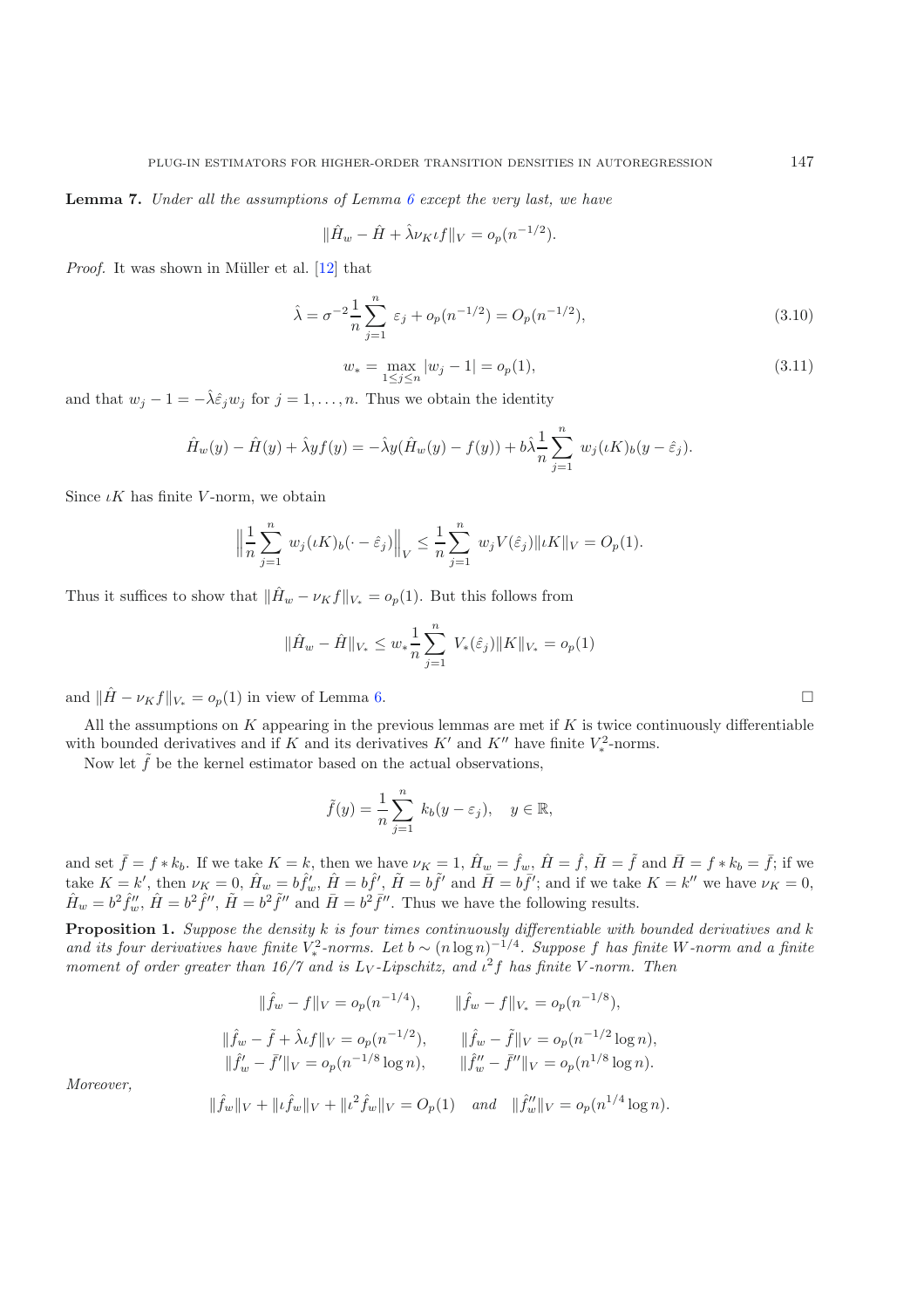<span id="page-13-0"></span>148 A. SCHICK AND W. WEFELMEYER

4. PROOFS OF 
$$
(1.6)
$$
 AND  $(1.7)$ 

For the proofs of [\(1.6\)](#page-4-0) and [\(1.7\)](#page-4-0) we need some smoothness results for convolutions. For r in  $(-1,1)$  and integrable functions g and h, let us denote by  $B_r(g, h)$  the integrable function defined by

$$
B_r(g,h)(z) = \int g(z - ry)h(y) \,dy, \quad z \in \mathbb{R}.
$$

It is easy to check that if q and h have finite V-norms, so does  $B_r(q, h)$ , and

$$
||B_r(g,h)||_V \le ||g||_V ||h||_V.
$$

Since  $B_r(\bar{g}, \bar{h}) - B_r(g, h) = B_r(\bar{g} - g, \bar{h}) + B_r(g, \bar{h} - h)$ , we find that

$$
||B_r(\bar{g}, \bar{h}) - B_r(g, h)||_V \le ||\bar{g} - g||_V ||\bar{h}||_V + ||g||_V ||\bar{h} - h||_V,
$$

<span id="page-13-1"></span>for  $\bar{g}, g, \bar{h}, h$  with finite V-norms.

**Lemma 8.** Let g and h have finite V-norms and  $|r|, |\rho| < 1$  with  $\rho \neq 0$ . Then the following are true.

- (1) If g has bounded V-variation, then  $B_{\rho}(g, h)$  belongs to A.
- (2) If h has bounded V-variation, then  $B_{\rho}(g, h)$  belongs to A.
- (3) If g and h have bounded V-variation, then  $B_{\rho}(g, h)$  belongs to  $A_L$ .
- (4) *If* g *belongs to* A *and th has finite* V-norm, *then, for*  $|r \rho| \leq 1 |\rho|$ *,*

$$
||B_r(g, h) - B_\rho(g, h)||_V \leq |r - \rho| ||g'||_V ||\iota h||_V.
$$

(5) If g belongs to  $A_2$ , then

$$
||S_t B_r(g, h) - B_r(g, h) - t B_r(-g', h)||_V \le t^2 V(t) ||g''||_V ||h||_V
$$

*and, if also*  $\iota^2 h$  *has a finite V -norm, then, for*  $|r - \rho| \leq |\rho|$ *,* 

$$
||B_r(g,h) - B_\rho(g,h) - (r-\rho)B_r(-g',\iota h)||_V \le (r-\rho)^2 ||g''||_V ||\iota^2 h||_V.
$$

*Proof.* The proof of (1) is contained in the proof of Lemma 8 in Schick and Wefelmeyer [\[25\]](#page-16-6). The proof of (2) is essentially the same. To prove  $(3)$ , recall first that a function of bounded V-variation is  $L_V$ -Lipschitz. Then (3) follows from Lemma 4.6 in Schick and Wefelmeyer [\[23\]](#page-16-7). To prove (4), write

$$
B_r(g, h)(z) - B_\rho(g, h)(z) = -(r - \rho) \int \int_0^1 g'(z - \rho y - t(r - \rho)y) dt y h(y) dy
$$

to obtain

$$
||B_r(g, h) - B_\rho(g, h)||_V \le |r - \rho| \int V(z) \int \int_0^1 |g'(z - \rho y - u(r - \rho)y)| du |yh(y)| dy dz
$$
  
=  $|r - \rho| \int_0^1 \int \int V(z + \rho y + u(r - \rho)y) |g'(z)| dz |yh(y)| dy du.$ 

Then use  $V(s + t) \le V(s)V(t)$ . The proof of (5) is similar.  $\square$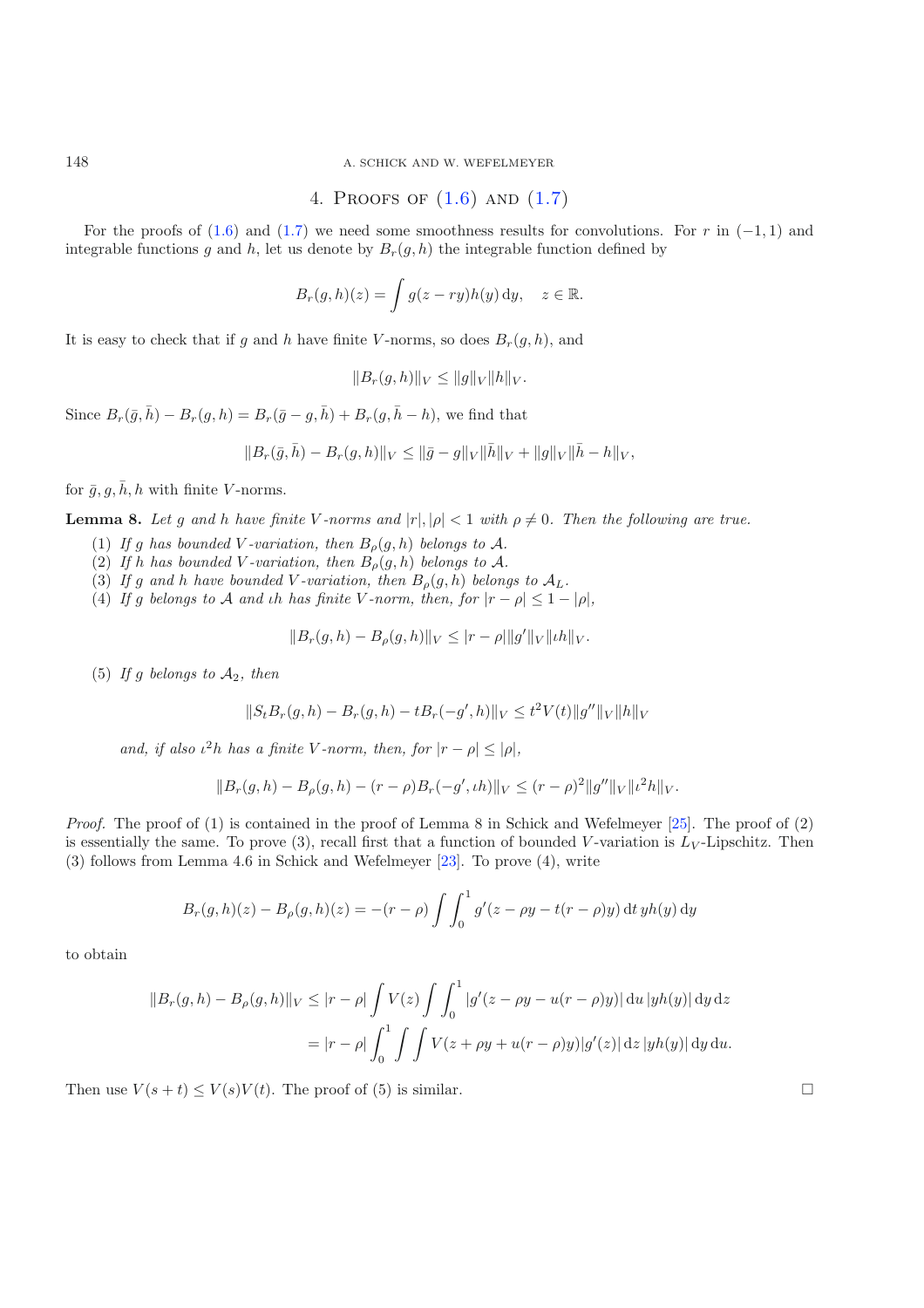We are now ready to prove [\(1.7\)](#page-4-0). The proof of [\(1.6\)](#page-4-0) is similar. Set  $\hat{\Delta} = (\hat{\rho}^2 - \rho^2)x$ . We have the identities

$$
\hat{q}_w = S_{\hat{\rho}^2 x} B_{\hat{\rho}}(\hat{f}_w, \hat{f}_w)
$$
 and  $q = S_{\rho^2 x} B_{\rho}(f, f)$ .

Since  $||S_t h||_V \le V(t) ||h||_V$  and  $S_{t+u} = S_t S_u$ , it suffices to prove

$$
||S_{\hat{\Delta}}B_{\hat{\rho}}(\hat{f}_w,\hat{f}_w) - B_{\rho}(f,f) - \Psi_* - (\hat{\rho} - \rho)\hat{q}||_V = o_p(n^{-1/2}).
$$

Let us set

$$
\mathbb{A}_{n,1}(z) = \frac{1}{n} \sum_{j=1}^{n} (f_{\rho}(z - \varepsilon_j) - E[f_{\rho}(z - \varepsilon)]),
$$
  

$$
\mathbb{A}_{n,2}(z) = \frac{1}{n} \sum_{j=1}^{n} (f(z - \rho \varepsilon_j) - E[f(z - \rho \varepsilon)]), \quad z \in \mathbb{R}.
$$

Then we have

$$
\Psi_* = \mathbb{A}_{n,1} + \mathbb{A}_{n,2} - \sigma^{-2} \frac{1}{n} \sum_{j=1}^n \varepsilon_j \chi.
$$

We can show that  $A_{n,1} * k_b = B_\rho(\tilde{f} - \bar{f}, f)$  and  $A_{n,2} * k_b = B_\rho(f, \tilde{f} - \bar{f})$ . By the tightness of  $n^{1/2}A_{n,i}$ , we obtain  $||n^{1/2}A_{n,i} * k_b - n^{1/2}A_{n,i}||_V = o_p(1)$  for  $i = 1, 2$ . In view of this and [\(3.10\)](#page-12-0) it is enough to show that

$$
||S_{\hat{\Delta}}B_{\hat{\rho}}(\hat{f}_w,\hat{f}_w) - B_{\rho}(f,f) - B_{\rho}(\tilde{f} - \bar{f},f) - B_{\rho}(f,\tilde{f} - \bar{f}) - (\hat{\rho} - \rho)\dot{q} + \hat{\lambda}\chi||_V = o_p(n^{-1/2}).
$$

We have the identities

$$
\dot{q} = 2\rho x B_{\rho}(-f, f)' + B_{\rho}(-f, \iota f)'
$$
 and  $\chi = B_{\rho}(f, \iota f) + B_{\rho}(\iota f, f).$ 

<span id="page-14-0"></span>Thus the desired result will follow if show

$$
||S_{\hat{\Delta}}B_{\hat{\rho}}(\hat{f}_w, \hat{f}_w) - B_{\hat{\rho}}(\hat{f}_w, \hat{f}_w) - (\hat{\rho} - \rho)2\rho x B_{\rho}(-f, f)'||_V = o_p(n^{-1/2}),
$$
\n(4.1)

$$
||B_{\hat{\rho}}(\hat{f}_w, \hat{f}_w) - B_{\rho}(\hat{f}_w, \hat{f}_w) - (\hat{\rho} - \rho)B_{\rho}(-f, \iota f)'||_V = o_p(n^{-1/2}),
$$
\n(4.2)

$$
||B_{\rho}(\hat{f}_w, \hat{f}_w) - B_{\rho}(\tilde{f}, \hat{f}_w) + \hat{\lambda} B_{\rho}(\iota f, f)||_V = o_p(n^{-1/2}),
$$
\n(4.3)

$$
||B_{\rho}(\tilde{f}, \hat{f}_w) - B_{\rho}(\tilde{f}, \tilde{f}) + \hat{\lambda} B_{\rho}(f, \iota f)||_V = o_p(n^{-1/2}),
$$
\n
$$
\tilde{f}_p(\tilde{f}, \tilde{f}_w) - B_{\rho}(\tilde{f}, \tilde{f}) + \hat{\lambda} B_{\rho}(f, \iota f)||_V = o_p(n^{-1/2}),
$$
\n
$$
\tilde{f}_p(\tilde{f}, \tilde{f}_w) - B_{\rho}(\tilde{f}, \tilde{f}) + \hat{\lambda} B_{\rho}(\tilde{f}, \iota f)||_V = o_p(n^{-1/2}),
$$
\n
$$
\tilde{f}_p(\tilde{f}, \tilde{f}_w) - B_{\rho}(\tilde{f}, \tilde{f}) + \hat{\lambda} B_{\rho}(\tilde{f}, \iota f)||_V = o_p(n^{-1/2}),
$$
\n
$$
\tilde{f}_p(\tilde{f}, \tilde{f}_w) - B_{\rho}(\tilde{f}, \tilde{f}) + \hat{\lambda} B_{\rho}(\tilde{f}, \iota f)||_V = o_p(n^{-1/2}),
$$
\n
$$
\tilde{f}_p(\tilde{f}, \tilde{f}_w) - B_{\rho}(\tilde{f}, \tilde{f}) + \hat{\lambda} B_{\rho}(\tilde{f}, \iota f)||_V = o_p(n^{-1/2}),
$$
\n
$$
\tilde{f}_p(\tilde{f}, \tilde{f}_w) - B_{\rho}(\tilde{f}, \tilde{f}) + \hat{\lambda} B_{\rho}(\tilde{f}, \iota f)||_V = o_p(n^{-1/2}),
$$
\n
$$
\tilde{f}_p(\tilde{f}, \tilde{f}_w) - B_{\rho}(\tilde{f}, \tilde{f}) + \hat{\lambda} B_{\rho}(\tilde{f}, \iota f)||_V = o_p(n^{-1/2}),
$$
\n
$$
\tilde{f}_p(\tilde{f}, \tilde{f}) - \hat{\lambda} B_{\rho}(\tilde{f}, \tilde{f}) + \hat{\lambda} B_{\rho}(\tilde{f}, \tilde{f}) + \hat{\lambda} B_{\rho}(\tilde{f}, \tilde{f}) + \hat{\lambda} B_{\rho}(\tilde{f}, \tilde{f}) + \hat{\lambda} B_{\rho
$$

$$
||B_{\rho}(\tilde{f}, \tilde{f}) - B_{\rho}(\bar{f}, \bar{f}) - B_{\rho}(\tilde{f} - \bar{f}, f) - B_{\rho}(f, \tilde{f} - \bar{f})||_V = o_p(n^{-1/2}),
$$
\n(4.5)

$$
||B_{\rho}(\bar{f}, \bar{f}) - B_{\rho}(f, f)||_V = O(b^2) = o_p(n^{-1/2}).
$$
\n(4.6)

Since  $\int k'(u) du = 0$  and  $\int uk'(u) du = -1$  $\int uk'(u) du = -1$ , Lemma 1 yields  $||g * k'_b||_V = O(1)$  if g is  $L_V$ -Lipschitz and  $||g * k'_b - g'||_V = o(1)$  $||g * k'_b - g'||_V = o(1)$  $||g * k'_b - g'||_V = o(1)$  if g belongs to A. In view of Lemma [8](#page-13-1) and Proposition 1 we have

$$
||S_{\hat{\Delta}}B_{\hat{\rho}}(\hat{f}_w, \hat{f}_w) - B_{\hat{\rho}}(\hat{f}_w, \hat{f}_w) - \hat{\Delta}B_{\hat{\rho}}(-\hat{f}'_w, \hat{f}_w)||_V \leq \hat{\Delta}^2 V(\hat{\Delta}) ||\hat{f}''_w||_V ||\hat{f}_w||_V = o_p(n^{-1/2}),
$$
  
\n
$$
||B_{\hat{\rho}}(\hat{f}'_w, \hat{f}_w) - B_{\rho}(\hat{f}'_w, \hat{f}_w)||_V \leq |\hat{\rho} - \rho||\hat{f}''_w||_V ||\hat{f}_w||_V = o_p(1),
$$
  
\n
$$
||B_{\rho}(\hat{f}'_w, \hat{f}_w) - B_{\rho}(\bar{f}', f)||_V \leq ||\hat{f}'_w - \bar{f}'||_V ||\hat{f}_w||_V + ||\bar{f}'||_V ||\hat{f}_w - f||_V = o_p(1),
$$
  
\n
$$
||B_{\rho}(\bar{f}', f) - B_{\rho}(f, f)'||_V = ||B_{\rho}(f, f) * k'_b - B_{\rho}(f, f)'||_V \to 0.
$$

These four bounds and the fact that  $\hat{\Delta} = (\hat{\rho} - \rho)2\rho x + o_p(n^{-1/2})$  show that [\(4.1\)](#page-14-0) holds.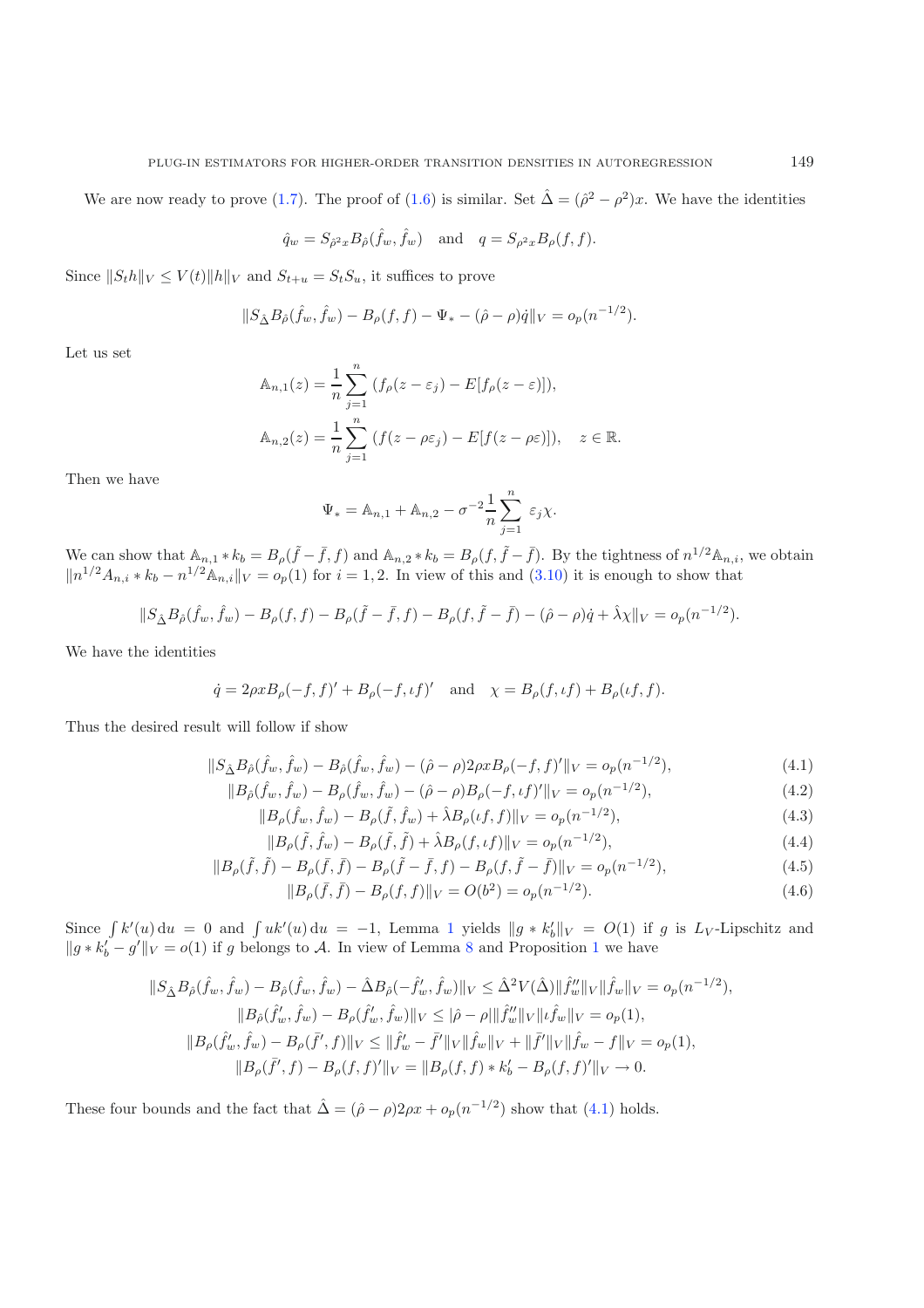150 A. SCHICK AND W. WEFELMEYER

Using again Lemma [8](#page-13-1) and Proposition [1,](#page-12-1) we find

$$
||B_{\hat{\rho}}(\hat{f}_w, \hat{f}_w) - B_{\rho}(\hat{f}_w, \hat{f}_w) - (\hat{\rho} - \rho)B_{\rho}(-\hat{f}'_w, \hat{f}_w)||_V \leq (\hat{\rho} - \rho)^2 ||\hat{f}''_w||_V ||\iota^2 \hat{f}_w||_V = o_p(n^{-1/2}),
$$
  
\n
$$
||B_{\rho}(-\hat{f}'_w, \iota \hat{f}_w) - B_{\rho}(-\bar{f}', \iota f||_V \leq ||\hat{f}'_w - \bar{f}'||_V ||\iota \hat{f}_w||_V + ||\bar{f}'||_V ||\iota (\hat{f}_w - f)||_V = o_p(1),
$$
  
\n
$$
||B_{\rho}(-\bar{f}', \iota f) - B_{\rho}(-f, \iota f)'||_V = ||B_{\rho}(-f, \iota f) * k'_b - B_{\rho}(-f, \iota f)'||_V \to 0.
$$

These three bounds show that  $(4.2)$  holds.

Since

$$
||B_{\rho}(\hat{f}_w, \hat{f}_w) - B_{\rho}(\tilde{f}, \hat{f}_w) - B_{\rho}(\hat{f}_w - \tilde{f}, f)||_V \le ||\hat{f}_w - \tilde{f}||_V ||\hat{f}_w - f||_V = o_p(n^{-1/2}),
$$
  
\n
$$
||B_{\rho}(\hat{f}_w - \tilde{f}, f) + \lambda B_{\rho}(\iota f, f)||_V \le ||f||_V ||\hat{f}_w - \tilde{f} + \lambda \iota f||_V = o_p(n^{-1/2}),
$$

we obtain [\(4.3\)](#page-14-0). A similar argument yields [\(4.4\)](#page-14-0).

The inequalities

$$
||B_{\rho}(\tilde{f}, \tilde{f}) - B_{\rho}(\bar{f}, \tilde{f}) - B_{\rho}(\tilde{f} - \bar{f}, f)||_V \le ||\tilde{f} - \bar{f}||_V \, ||\tilde{f} - f||_V = o_p(n^{-1/2}),
$$
  
\n
$$
||B_{\rho}(\bar{f}, \tilde{f}) - B_{\rho}(\bar{f}, \bar{f}) - B_{\rho}(f, \tilde{f} - \bar{f})||_V \le ||\tilde{f} - \bar{f}||_V \, ||\tilde{f} - f||_V = o_p(n^{-1/2})
$$

imply [\(4.5\)](#page-14-0).

It is easy to check that  $B_{\rho}(\bar{f}, \bar{f}) = B_{\rho}(f, f) * k_b * k_{\rho b} = B_{\rho}(f, f) * (k * k_{\rho})_b$ . Since  $B_{\rho}(f, f)$  belongs to  $\mathcal{A}_L$  by Lemma [8](#page-13-1) and  $K = k * k_{\rho}$  has finite  $V_*^2$ -norm, part (iii) of Lemma [1](#page-6-1) gives [\(4.6\)](#page-14-0).

#### **REFERENCES**

- <span id="page-15-3"></span>[1] K.B. Athreya and G.S. Atuncar, Kernel estimation for real-valued Markov chains. Sankhy¯a Ser. A **60** (1998) 1–17.
- <span id="page-15-12"></span>[2] P.J. Bickel, C.A.J. Klaassen, Y. Ritov and J.A. Wellner, Efficient and Adaptive Estimation for Semiparametric Models. Springer, New York (1998).
- [3] F.C. Drost, C.A.J. Klaassen and B.J.M. Werker, Adaptive estimation in time-series models. Ann. Statist. **25** (1997) 786–817.
- <span id="page-15-16"></span><span id="page-15-6"></span><span id="page-15-5"></span>[4] E.W. Frees, Estimating densities of functions of observations. J. Amer. Statist. Assoc. **89** (1994) 517–525. [5] E. Giné and D. Mason, On local U-statistic processes and the estimation of densities of functions of several variables. Ann. Statist. **35** (2007a) 1105–1145.
- [6] E. Gin´e and D. Mason, Laws of the iterated logarithm for the local U-statistic process. J. Theoret. Probab. **20** (2007b) 457–485.
- <span id="page-15-15"></span><span id="page-15-7"></span>[7] P. Jeganathan, Some aspects of asymptotic theory with applications to time series models. Econometric Theory **11** (1995) 818–887.
- [8] H.L. Koul and A. Schick, Efficient estimation in nonlinear autoregressive time series models. Bernoulli **3** (1997) 247–277.
- [9] J.-P. Kreiss, On adaptive estimation in stationary ARMA processes. Ann. Statist. **1** (1987a) 112–133.
- <span id="page-15-14"></span><span id="page-15-13"></span><span id="page-15-11"></span>[10] J.-P. Kreiss, On adaptive estimation in autoregressive models when there are nuisance functions. Statist. Decisions **5** (1987b) 59–76.
- <span id="page-15-10"></span>[11] M. Ledoux and M. Talagrand, Probability in Banach Spaces. Isoperimetry and Processes. Ergebnisse der Mathematik und ihrer Grenzgebiete (3) 23, Springer, Berlin (1991).
- <span id="page-15-17"></span>[12] U.U. Müller, A. Schick and W. Wefelmeyer, Weighted residual-based density estimators for nonlinear autoregressive models. Statist. Sinica **15** (2005) 177–195.
- <span id="page-15-2"></span>[13] H.T. Nguyen, Recursive nonparametric estimation in stationary Markov processes. Publ. Inst. Statist. Univ. Paris **29** (1984) 65–84.
- [14] A.B. Owen, Empirical likelihood ratio confidence intervals for a single functional. Biometrika **75** (1988) 237–249.
- <span id="page-15-9"></span><span id="page-15-8"></span>[15] A.B. Owen, Empirical Likelihood. Monographs on Statistics and Applied Probability **92**, Chapman & Hall / CRC, London  $(2001).$
- [16] G.G. Roussas, Nonparametric estimation in Markov processes. Ann. Inst. Statist. Math. **21** (1969) 73–87.
- <span id="page-15-1"></span><span id="page-15-0"></span>[17] G.G. Roussas, Nonparametric estimation in mixing sequences of random variables. J. Statist. Plann. Inference **18** (1988). 135–149.
- <span id="page-15-4"></span>[18] A. Saavedra and R. Cao, Rate of convergence of a convolution-type estimator of the marginal density of an MA(1) process. Stoch. Proc. Appl. **80** (1999) 129–155.